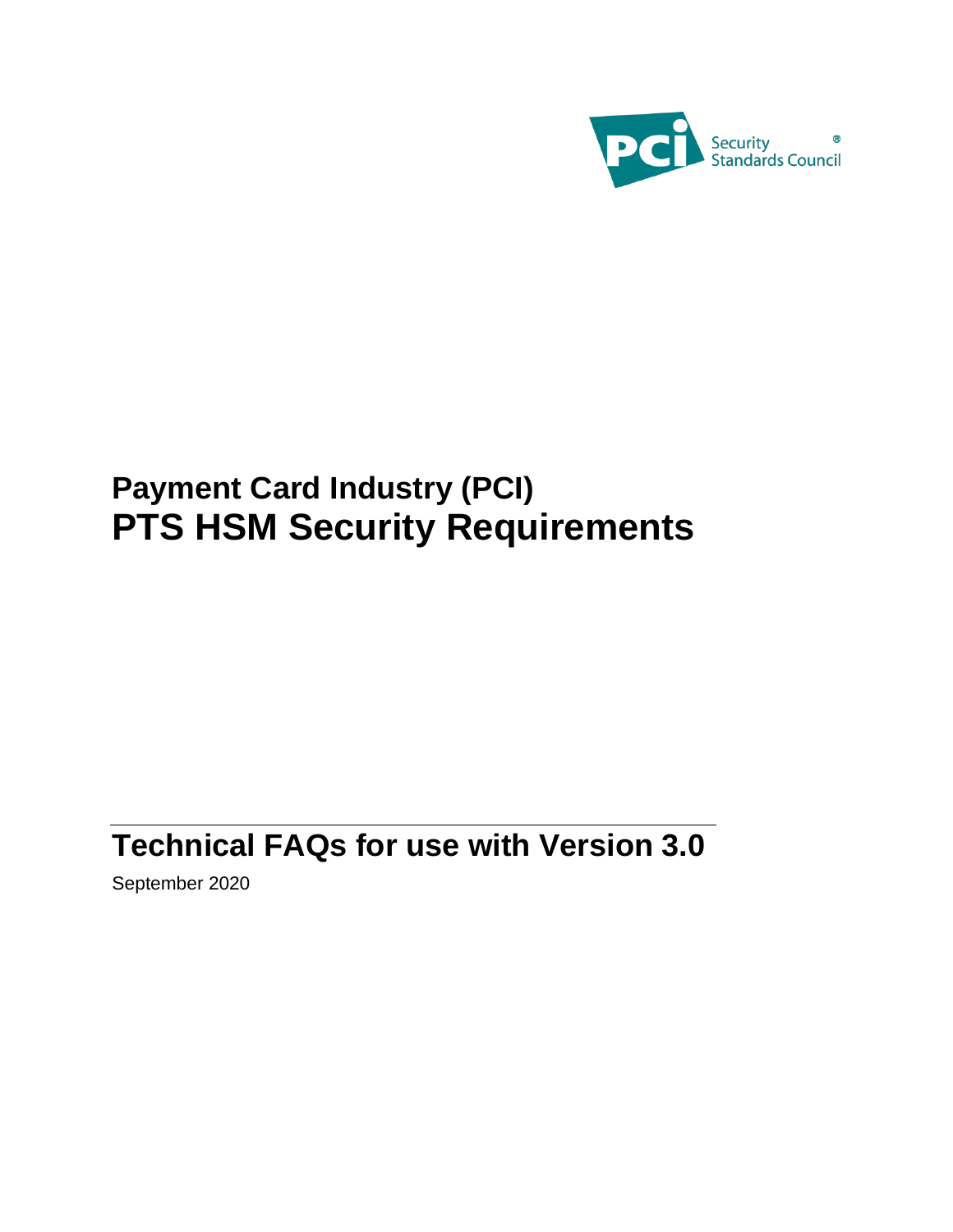

## **Table of Contents**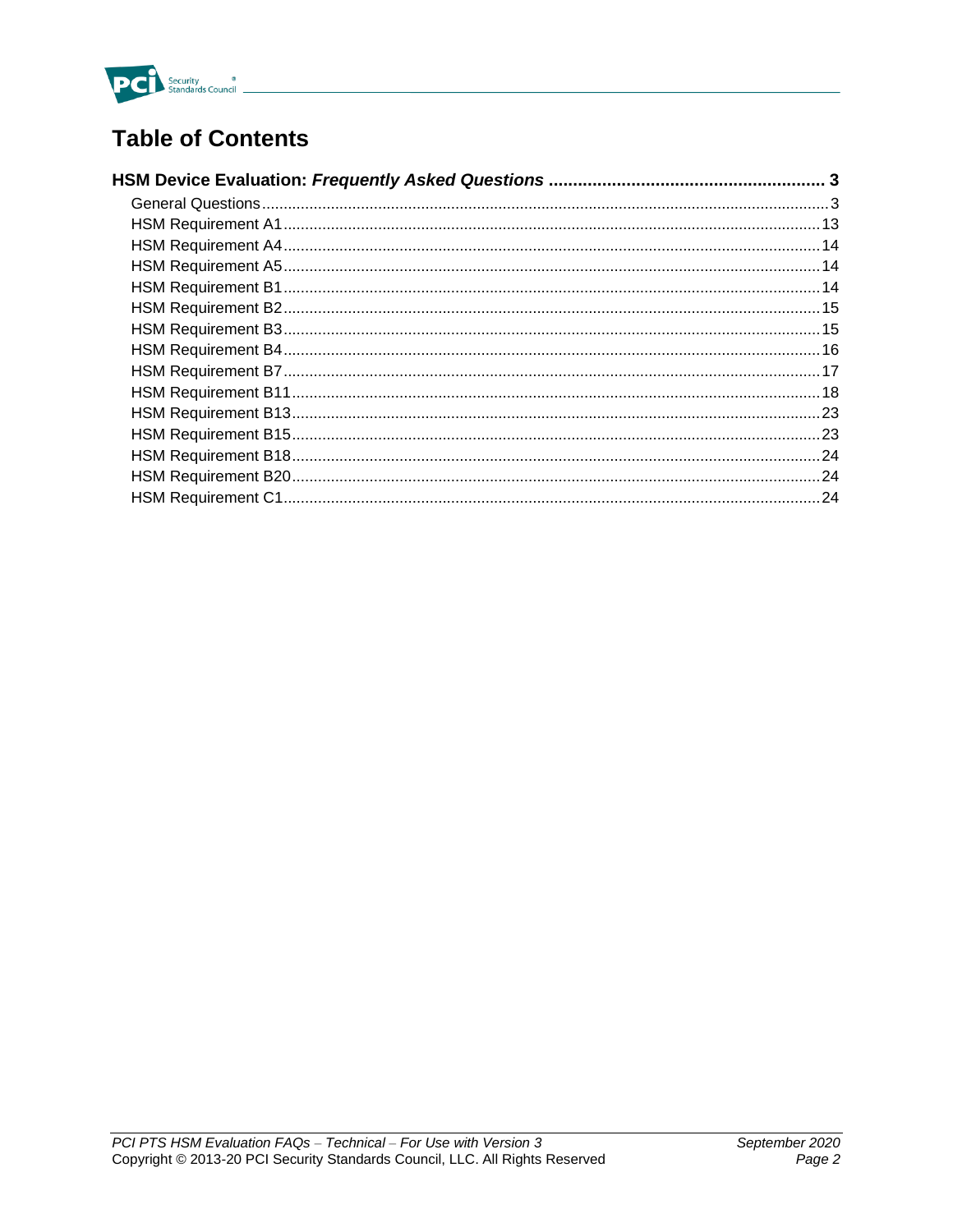

## <span id="page-2-0"></span>**HSM Device Evaluation:** *Frequently Asked Questions*

These technical FAQs provide answers to questions regarding the application of PCI's (Payment Card Industry) physical and logical HSM device security requirements as addressed in the *PCI PTS Hardware Security Module Security Requirements* manual. These FAQs provide additional and timely clarifications to the application of the Security Requirements. The FAQs are an integral part of those requirements and shall be fully considered during the evaluation process.

Updates: New or questions modified for clarity are in **red.**

### <span id="page-2-1"></span>*General Questions*

- **Q 1 Typical HSM deployments include those at data centers or other secure facilities such as payment card personalizers. Are there any stipulations or restrictions by PCI on either form factors or usage scenarios?**
	- **A** *PCI shall approve devices that are intended for use as HSMs in secure facilities and which meet the PCI HSM security requirements. Implementation and deployment considerations are the responsibly of the individual payment brands.*
- **Q 2 October 2011: Some requirements are derived from requirements in Federal Information Processing Standard 140-2 (FIPS 140-2). These requirements are identified with an asterisk (\*) in the security requirements number column. How much reliance may an evaluator place upon work performed under FIPS 140-2?** 
	- **A** *Evaluations performed under the FIPS 140-2 program that resulted in a FIPS 140-2 certification may be considered in a PCI HSM evaluation. In order to do so, the PCI evaluating laboratory must have access to the prior evaluation report(s) under the FIPS 140-2 program. The evaluator then will establish:* 
		- •*The HSM components that were evaluated;*
		- •*The security level of the evaluation;*
		- • *That the existing FIPS certification covers the full HSM functionality for all the related requirements.*

*In all cases, regardless of any prior work, the evaluating lab is responsible for performing the degree of work necessary to ensure the compliance of the device under evaluation to the requirements*.

#### **Q 3 June 2012: What part of the HSM lifecycle does the PCI HSM standard cover?**

**A** *The PCI HSM standard covers the lifecycle of the HSM up to the point of its first delivery to the*  initial point of deployment facility. Subsequent stages of the HSM's lifecycle continue to be of *interest to PCI and are controlled by other PCI standards*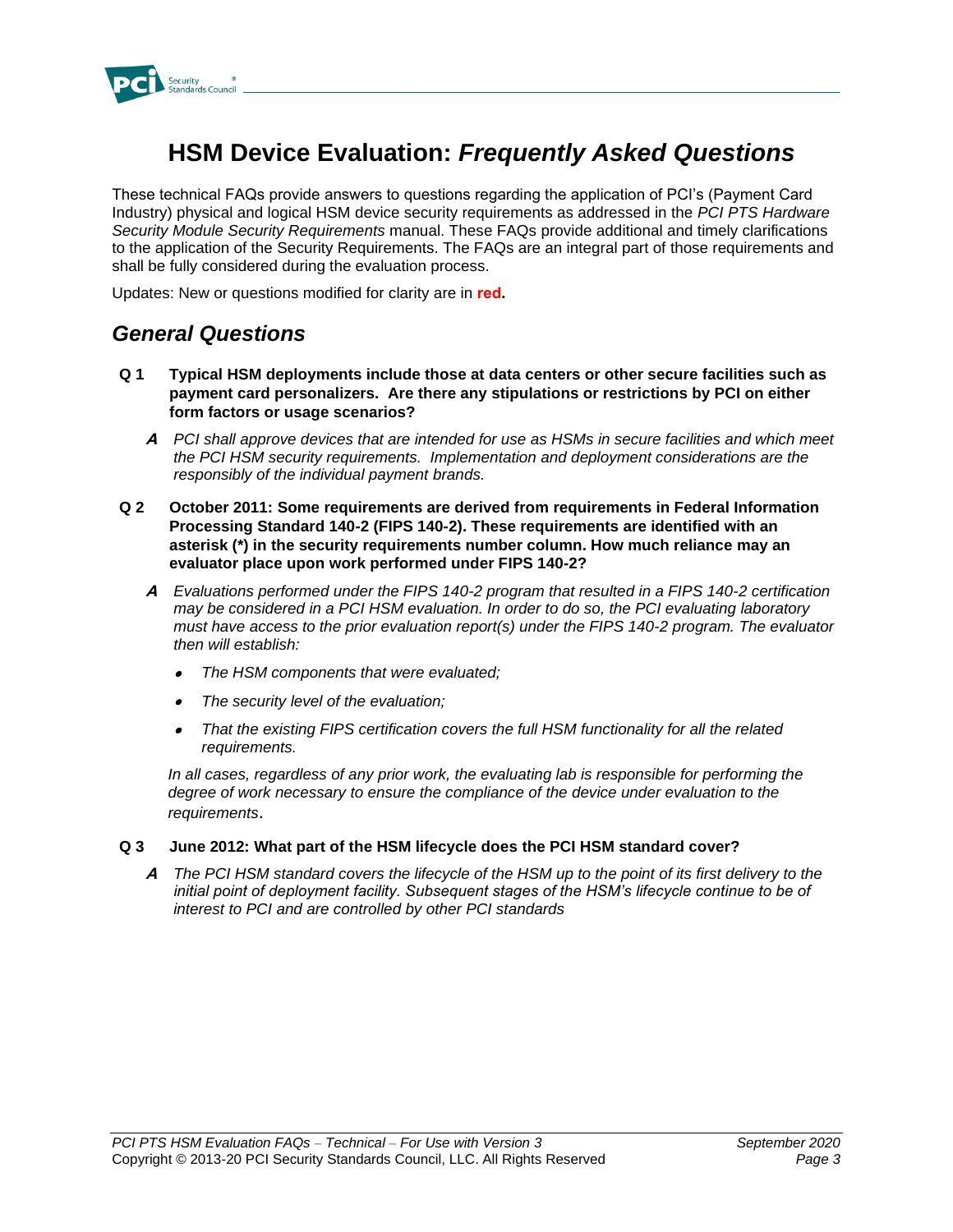

**Q 4 December 2013: If a user has taken delivery of an HSM for which the hardware has been approved for PCI HSM, and all of the PCI HSM requirements relating to manufacturing and to delivery to the point of initial deployment have been met, but the shipped firmware/software has not been approved for PCI HSM does the HSM become PCI HSM compliant when approved firmware/software is installed or the shipped firmware/software becomes approved at a later date?** 

*Yes, subject to the condition that the chain of custody over the HSM following its receipt at the point of initial deployment has been controlled and is auditable, for example in accordance with the requirements of PCI PIN or PCI P2PE.* 

*The software version identifiers for the approved and non-approved firmware/software versions must be distinct, with the identifier for the approved firmware/software appearing on the PCI HSM approval. The HSM is only compliant with PCI HSM during the period that it is running firmware/software has been approved for PCI HSM.* 

#### **Q 5 December 2013: Is it permissible to install firmware/software which is not PCI HSM approved on an HSM which is fully PCI HSM compliant, and for the PCI HSM compliance of the HSM to be restored at a later date by installing an approved version of firmware/software?**

**A** *The PCI HSM compliance of the HSM ceases when the non-approved firmware/software is installed. The PCI HSM compliance of the HSM is restored if approved firmware/software is subsequently installed, subject to the condition that the chain of custody over the HSM following its receipt at the point of initial deployment has been controlled and is auditable, for example in accordance with the requirements of PCI PIN or PCI P2PE.*

*The software version identifiers for the approved and non-approved firmware/software versions must be distinct, with the identifier for the approved firmware/software appearing on the PCI HSM approval. The HSM is only compliant with PCI HSM during the period that it is running firmware/software has been approved for PCI HSM.*

#### **Q 6 September 2015: When is an "N/A" response to a requirement acceptable?**

**A** *An "N/A" response is acceptable in two cases: First, if compliance is achieved by meeting another requirement option, if one exists. Second, if the characteristics governed by the requirement are absent in the device. The evaluation laboratory will verify that all responses are appropriate.*

#### **Q 7 May (update) 2018: What is the definition of "Secret Information?"**

**A** *"Secret information" is any cryptographic keys or passwords/authentication codes that the device relies on to maintain security characteristics governed by PCI requirements.* 

#### **Q 8 September 2015: Some components of a device may include cryptographic keys that cannot be erased. Are there any instances when this would be acceptable? See Requirements A1 and A5.**

**A** *Cryptographic keys that are never used to encrypt or decrypt data; or are not used for authentication, do not need to be considered secret data, and therefore do not need to be erased.*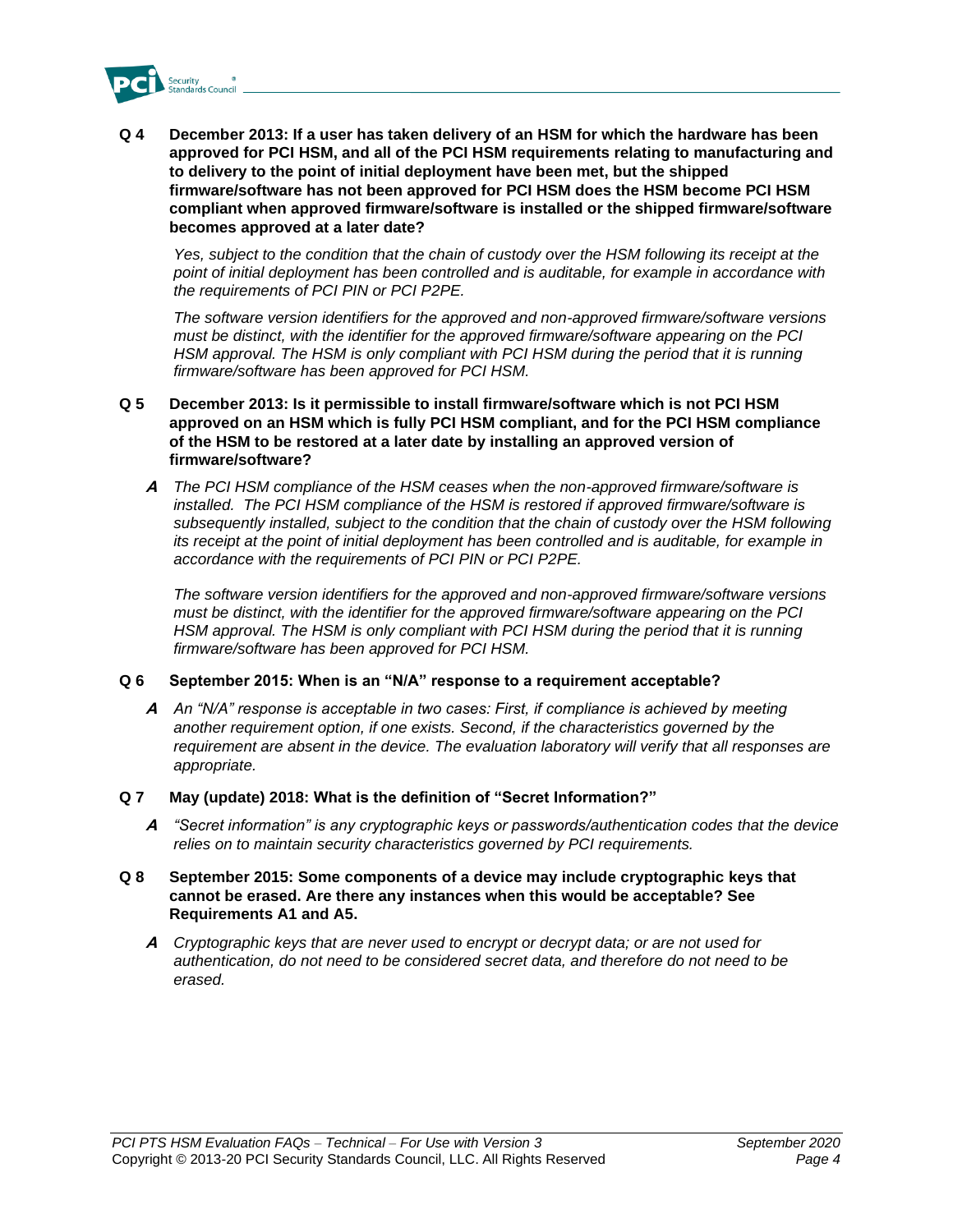

#### **Q 9 September 2015: What is a "Delta"**

*Revisions to approved devices are termed "deltas." Delta reviews involve the laboratory assessing the changes based on the current major version (e.g., 1.x, 2.x, etc.) of the requirements that were used for the approval of the device. Examples of deltas include:*

- *Revisions to existing firmware or hardware on existing approved devices to add or modify functionality*
- Maintenance fixes on devices that have expired and are no longer approved for new *deployments*
- The porting of a new set of firmware to an existing approved device.

#### **Q 10 September 2015: Does the device have to show the version numbers of the hardware, firmware and Application?**

**A** *The device must show the version numbers of hardware and firmware like they have been approved and they are shown in the list of approved devices. The hardware number must be shown on a label attached to the device. The firmware and application version numbers, and optionally the hardware version number, must be shown on a display or otherwise made available upon request.*

#### **Q 11 September 2015: Is it acceptable to make changes to an approved device's hardware or firmware and keep the existing version #s?**

**A** *No. Any hardware changes to an approved device that has been deployed must result in a new hardware version #. Any firmware changes to an approved device must result in a new firmware version. As described in the* PCI PTS Device Testing and Approval Program Guide*, vendors may use a combination of fixed and variable alphanumeric characters in the version numbers. However, variable characters are not permitted for any physical or logical device characteristics that impact security. Device characteristics that impact security must be denoted using fixed characters. The use of variable characters shall be validated by the test laboratory so as to not impact security. The use of variable characters is appropriate to delineate differences such as country usage code, customer code, communication interface, device color, etc.* 

#### **Q 12 September 2015: When submitting hardware and/or firmware changes on existing approved devices, must a vendor submit the device to the same lab as the one that did the initial evaluation?**

- **A** *Vendors may select a different lab then the lab that was used to perform the initial evaluation. However, the subsequent lab is free to determine the level of reliance they wish to place upon the prior lab's work, which may result in additional work than would otherwise be necessary. For Version 2 or higher reports, the delta lab or the final form factor lab shall have access to the prior lab's report(s), including any delta reports subsequent to the original evaluation. If those reports are not available, the delta lab or final form factor lab shall decline the engagement or else must complete a full evaluation of the device.*
- **Q 13 September 2015: Are PC-based instruments like protocol sniffers, USB attached oscilloscope adapters and graphical multimeters, etc. considered standard or specialized equipment.**
	- **A** *PC-based instrument like those mentioned above shall be considered standard equipment, especially if they do not require dedicated hardware or adapters.*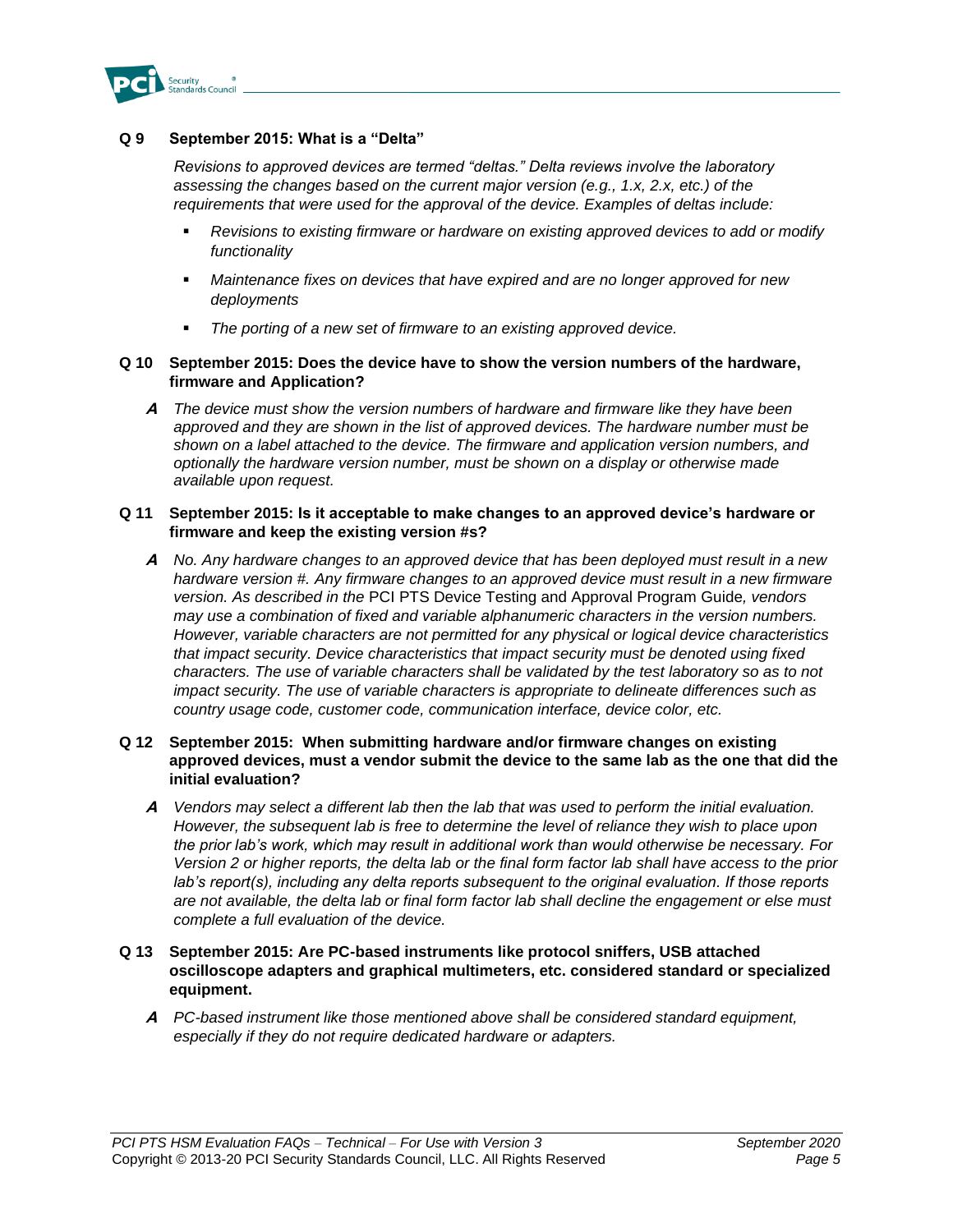

- **Q 14 September 2015: Some attacks are technically simple in that they do not require an extensive identification, like sniffing a communication on standard interfaces like USB/Ethernet between devices. How is the attack value calculation to be performed then?**
	- **A** *For technically simple attacks that do not require an extensive identification, like sniffing a communication on standard interfaces like USB/Ethernet between devices, all cost factors besides time and expertise should be disregarded. Also, attack time and expertise is to be considered only for the identification of the general device setup and the property to be attacked (e.g., the interface type).*
- **Q 15 September 2015: In occurrences where it is necessary to return a device to the device vendor for maintenance, are there any restrictions on what must happen to the secret keys in the device?**
	- **A** *When a device is returned to the vendor for maintenance, mechanisms must be in place to automatically cause the erasure of all previously loaded acquirer secret keys upon servicing the device—e.g., loading a new public RSA key causes the erasure of all previously loaded secret keys.*
- **Q 16 September 2015: Security requirements are normally available for a four-year period from date of publication for new evaluations of products. Products are approved until six years after the retirement/expiration of the version of security requirements against which they were approved. This results in approvals that are a minimum of six years and a maximum of ten years, depending on the timeframe in which the approval occurs in relation to the life cycle of the applicable security requirements. Modifications for approved devices, termed "deltas," can occur at any time during the product's approval.**

#### **Can products for which the approval has expired undergo deltas?**

- **A** *Yes. Vendors may need to make maintenance fixes to devices that the vendor has already sold, but must still provide support for. In addition, vendors may wish to port updated versions of*  firmware that were approved against newer security requirements to products for which the *approval has expired. This may occur because customers of a vendor wish to standardize their deployment against a given version of firmware and/or to add functionality to that device.*
- **Q 17 September 2015: Technical FAQs are updated on a regular basis, and add clarifications for the application of defined security requirements. Are new FAQs applicable to devices that are currently in evaluation? Furthermore, must FAQs that were not in existence at the time of the original evaluation be considered in subsequent delta evaluations?**
	- **A** *Yes. Technical FAQs not only add clarifications to requirements in order to provide a consistent and level playing field in the applications of those requirements, but may also address new security threats that have arisen. As such, technical FAQs are generally effective immediately upon publication.*

*The intent is not to cause a device in evaluation to fail if otherwise it would not unless known*  exploitations exist. Unless such an exploitation exists, a product currently in evaluation will *generally not be subject to new FAQs issued during the product's evaluation. This does not exempt a product from the applicability of the FAQ if the product must be reworked and resubmitted at a later date because of other issues that cause it to fail the evaluation. )*

*Devices undergoing delta evaluations must take into account the current FAQs of the associated major version of security requirements only for the security requirement(s) that are impacted by the delta change. For example, if a change impacts compliance with requirements B1 and B4, only the current FAQs associated with B1 and B4 must be taken into account as part of the delta.*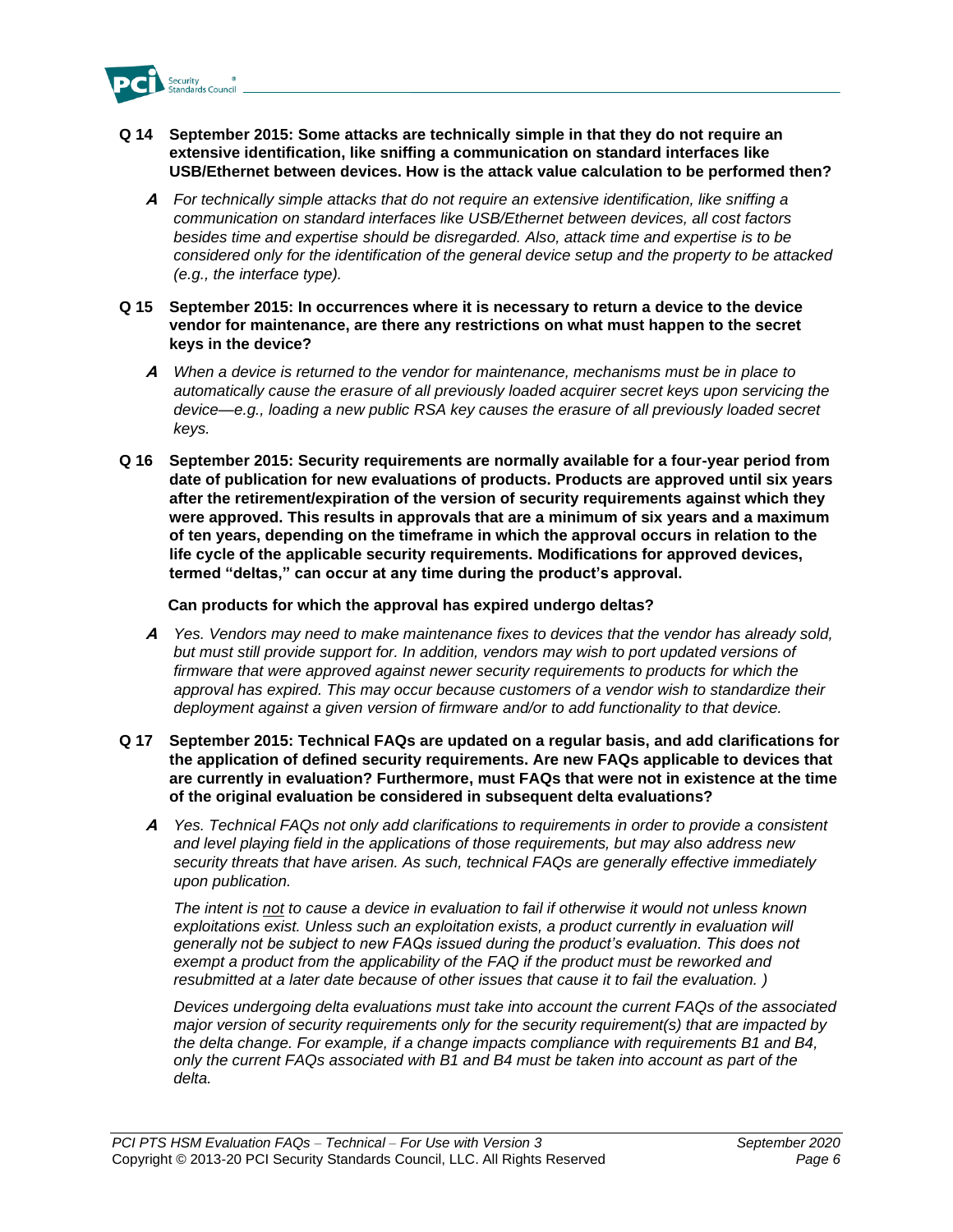

*Furthermore, it is not sufficient for the lab to determine that the change does not lessen the security of the device. Due to the evolution of threats and attack techniques from the time of the original evaluation (which may have occurred many years earlier) the lab must determine that the device still meets the relevant security requirements impacted by the change, given the changes in attack vectors. This is because whether deltas are done to enhance or fix*  functionality or for other purposes, the end result is to extend the life of the device in the *marketplace.*

*In all cases, the evaluation laboratory must advise PCI SSC of the circumstances, and PCI SSC will make the final decision based upon the circumstances. Additionally, for both new and delta evaluations, the laboratory will also state in their submission the version of the security requirements used in the evaluations, as well as the publication date of the technical FAQs used.*

**Q 18 September 2015: The program manual stipulates that "Vendors or other third parties licensing approved products from other vendors to market or distribute under their own names are not required to pay a new evaluation fee if the only change is to the name plate. If firmware and/or hardware changes are made that require a PCI-recognized test laboratory to evaluate the changes for potential security impact, then the licensee shall be required to pay the new evaluation fee. In all cases the licensed device will receive a new approval number and the licensee vendor or third party shall be billed the annual listing fee for each such approval."**

**What are additional considerations for a third party to license an approved product from a vendor, whereby the third party wants to distribute it as their own product?**

- **A** *There are several additional considerations:*
	- *1. The licensee vendor cannot directly make the request. The licensor vendor must make the request on their behalf.*
	- *2. All such requests must be received by PCI SSC as a delta letter from one of the PCI SSC PTS recognized laboratories. If the only change is to the nameplate of the product, there is not any new evaluation fee, but as noted above, there will be an annual listing fee.*
	- *3. There is not any requirement for the licensee's version of the product to reference or list the original vendor.*
	- *4. Products may be licensed from another vendor even if the version of the security requirements against which the original product was approved is retired from use for new evaluations, as long as the approval has not expired.*
	- *5. As noted, licensed products requiring physical and/or logical changes will incur a new evaluation fee. However, as long as the original vendor continues the manufacture of the device on behalf of the licensee vendor, the licensed product can be evaluated against the security requirement's version against which the original product was evaluated and approved, even though those requirements may be expired for new approvals.*
	- *6. If the licensee vendor wishes to directly manufacture the licensed product, or have a third party other than the original vendor manufacture the licensed product on their behalf, the product must be reassessed as a new evaluation against the current version of security requirements—unless the licensor vendor can demonstrate that it retains both the intellectual property and engineering control. This is due to the potential for changes in plastics, etc. that may impact the security of the device.*

*Vendors seeking multiple separate approval listings for their own products are subject to the same conditions for items 2, 3, 4 and 5 as applicable.*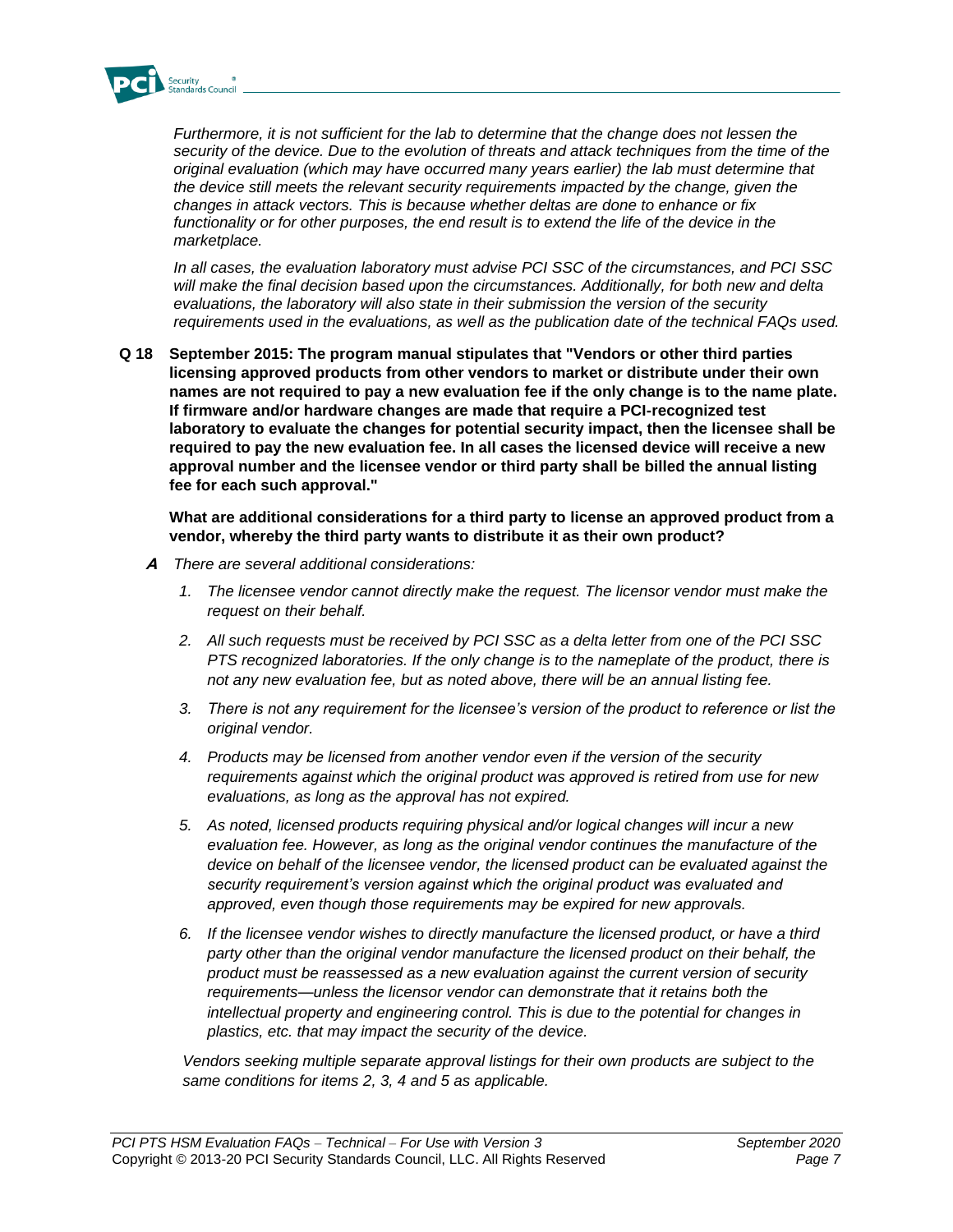

#### **Q 19 September 2015: For attack potential calculations, information is classified as Public, Restricted or Sensitive. What are examples of each?**

**A** *Information is considered Public if it can be easily obtained from the Internet or is provided without any control mechanisms. Examples include open protocol specifications and electronic component datasheets. Information with automated access controls mechanisms (such as online account subscription) without human intervention classifies as Public. Restricted information is distributed upon request and is subject to human-based control mechanisms. Examples of Restricted information are mechanical drawings for OEM device integration, external command API specifications, partial Gerber files, and secure processor datasheets available under NDA. Sensitive information is not intended to be distributed to external entities and is obtained by means such as "social engineering" theft or coercion. Typical examples are device schematics and firmware source code.*

#### **Q 20 September 2015: For attack-potential calculations, if the same equipment used for the identification phase can be reused for exploitation, the equipment cannot be accounted for twice, but instead must be divided by two and spread equally over the two phases. Does a similar rational apply where parts are reused?**

- **A** *No. While equipment readily lends itself to reuse for each exploitation, parts are typically a onetime use for each exploitation. Each exploitation should have the same attack potential value. Accounting for parts that are reused in the initial exploitation only in the Identification phase, or even splitting between the Identification and Exploitation phases, will result in the initial exploitation having a lower attack-potential value than the actual subsequent exploitations. Therefore, parts used during the Identification phase that can be used in the initial exploitation must be counted fully in the Exploitation phase to equalize the attack-potential value across all exploitations. If it is not readily reusable (the part once used in installation becomes unusable for exploitation because, for example, it is glued with epoxy and difficult to remove), it can be accounted for twice—once in the Identification phase and again in the Exploitation phase.*
- **Q 21 September 2015: Hashing algorithms are an integral part of digital signatures. Digital signatures are frequently used in connection with meeting a number of security requirements, including those related to firmware updates, display prompt control, and remote key distribution. With the release of PCI PTS HSM v2, SHA-1 was explicitly prohibited for use, and only SHA-2 was allowed. Does this prohibition apply only to the signatures of the data that is being updated and to only the device's specific individual certificates, or to all certificates used by the device?**
	- **A** *Hashing algorithms must possess two properties in order to be considered secure. First, they must be one way such that it is easy to compute the hash value, but given the hash value, it is infeasible to reproduce the original unhashed value. Second, they must be collision-free, i.e., it is not possible to find two different messages (sets of data) that hash to the same hash value. In recent years, successful attacks have been developed against two popular hashing algorithms. First MD-5 and then SHA-1 attacks have been successfully developed to make these algorithms non-collision-free. These attacks allow for the spoofing of authentication and the ability to produce counterfeit credentials.*

*Except as noted below, the use of SHA-1 is prohibited for all digital signatures used on the device that are used in connection with meeting PCI security requirements. This includes certificates used by the device that are non-device-specific that are part of a vendor PKI, up to and including a vendor root certificate.*

*The only exception to this is that the initial code on ROM that initiates upon the device start may authenticate itself using SHA-1, but all subsequent code must be authenticated using SHA-2.*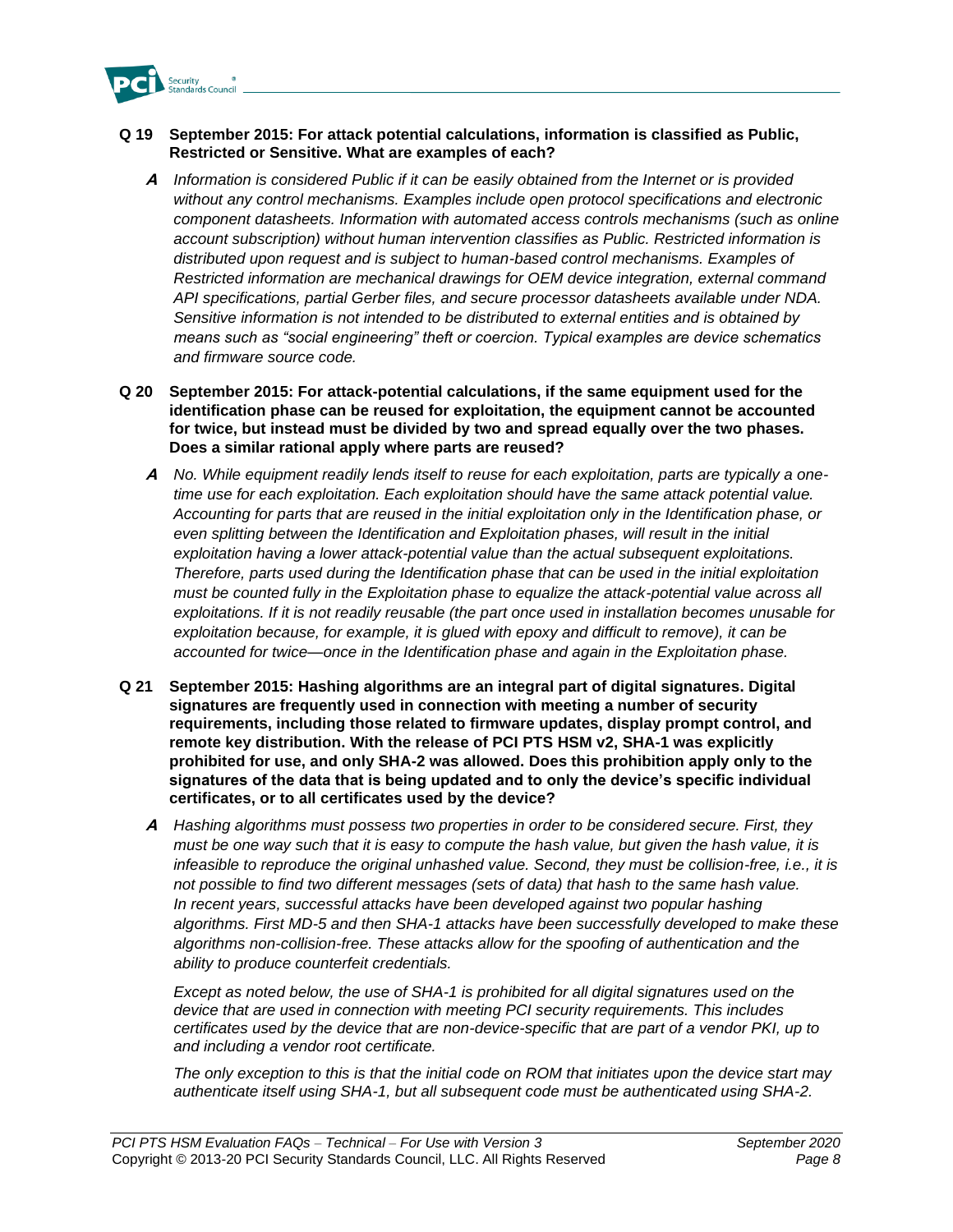

- **Q 22 September 2015: Vendors may provide application toolkits for third parties to develop applications that cannot impact any of the functionality needed to comply with PCI requirements. Can a vendor provide a toolkit that allows third parties to implement applications that supplant the cryptographic processing of PCI Payment Brand PIN or Card data that is provided for in the approved vendor firmware?**
	- **A** *No, the addition of applications that replace or disable the PCI evaluated firmware functionality*  invalidates the device approval for each such implementation unless those applications are validated for compliance to PTS HSM Security Requirements and listed as such in the approval *listings. Specifically, those applications must be validated to ensure that:*
		- *It cannot adversely affect the security features of the product that are relevant to the PCI HSM approval.*
		- *It cannot modify any of the cryptographic functionality of the HSM or introduce new primitive cryptographic functionality. However, new composite functionality that builds on existing primitives is permitted.*
		- *The application is strongly authenticated to the HSM secure controller by digital signature.*
		- The application can only work on the keys it alone manages and cannot affect or see any *other keys.*

*A mechanism must exist to display the application version upon request.*

*The vendor must provide clear security guidance for the development and implementation of the aforementioned additional applications. This guidance at a minimum must define procedural controls to ensure that the applications are properly reviewed, tested and authorized.* 

*Applications, in this context, are functional entities that execute within the secure boundary of the HSM and may or may not provide services external to the HSM. Applications are typically processes or tasks that execute under the control of an Operating System (OS) or software executive routine.* 

- **Q 23 September 2015: In the approval listing, the vendor must provide via the evaluation lab pictures detailing all security relevant components of the approved device. These pictures are then placed on the PCI website as part of the approval listing. Are there any other stipulations?**
	- **A** *Yes, at least one of the pictures must fulfill the requirement that the hardware version number must be shown on a label attached to the device. Note that for devices with multiple approved hardware versions, only one such illustration is necessary to facilitate purchasers of these devices recognizing how to determine the approved version(s).*

#### **Q 24 September 2015: What are the algorithms and associated minimum key lengths that are acceptable for use with the default operation of any open protocol used in a HSM?**

*A The minimum requirements for cryptographic algorithms used to provide security to any confidential data, including data transmitted using open protocols, is specified in DTR B11. Only TDES, RSA, ECC, DSA, and AES are acceptable for encryption or signing operations. SHA256 or above may also be used for hashing purposes.*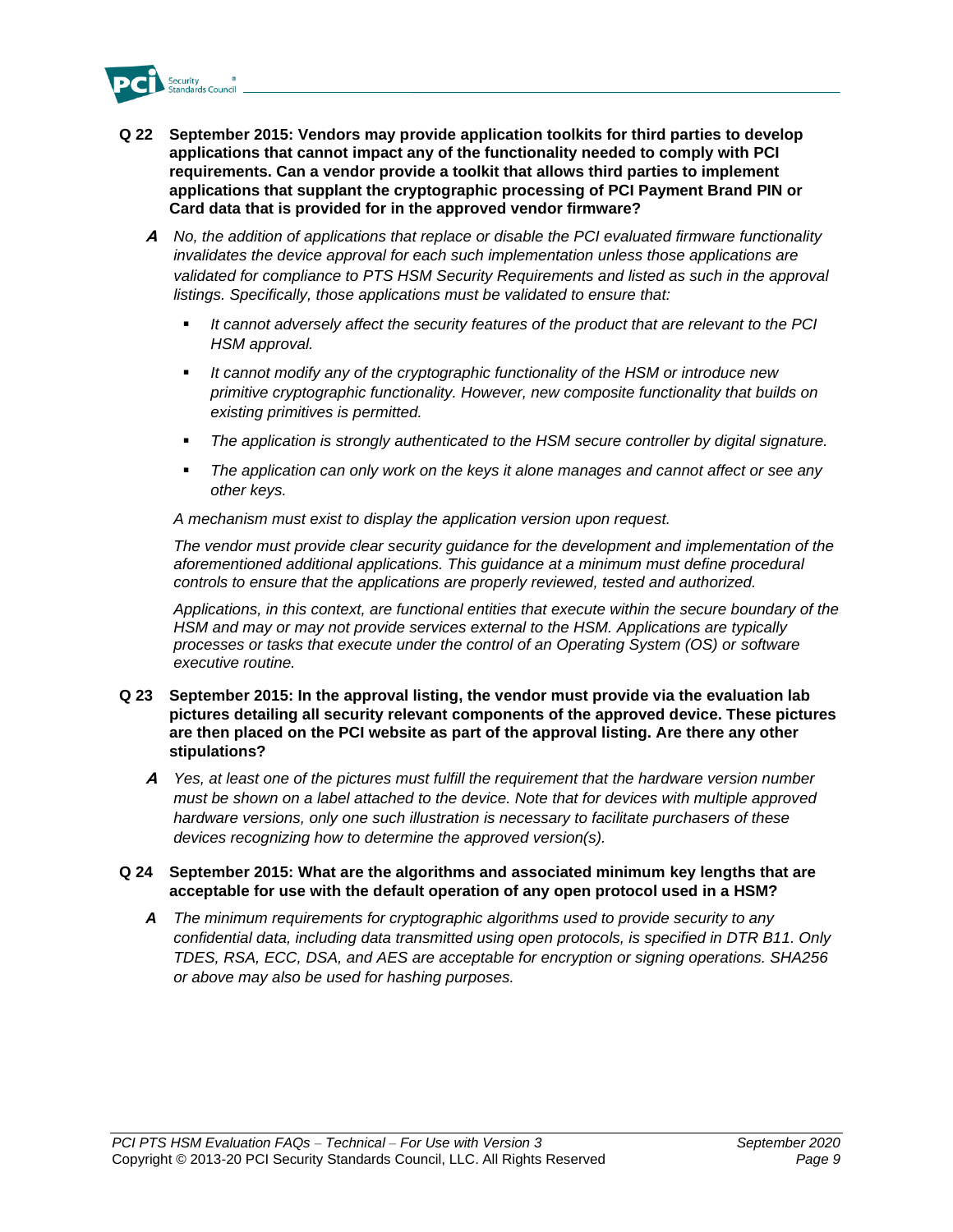

- **Q 25 September 2015: Vendors are allowed to use a combination of fixed and variable alphanumeric characters in device hardware and firmware version identifiers, provided that variable characters are not used for any physical or logical device characteristics that impact security. Can variables be used as part of the model name?**
	- **A** *The model name cannot contain any variable characters except as low order/suffix type identifiers for non-security relevant differentiators within the device family. All devices within a device family that are intended to be marketed under the same approval number must be explicitly named and pictures of those devices presented in both the evaluation report and for display on the approval listing.*
- **Q 26 September 2015: SHA-1 is prohibited for use in conjunction with digital signatures. Is SHA-1 prohibited for other usages?**
	- **A** *SHA-2 or higher is recommended for other usages, but SHA-1 may be used in conjunction with the generation of HMAC values and surrogate PANs (with salt), for deriving keys using key derivation functions (i.e., KDFs) and random number generation. Where applicable, appropriate key length minimums as delineated in the Derived Test Requirements are also required.*
- **Q 27 September 2015: When assessing a device for a delta review, is it the number of changes or the number of types of changes that determine whether a delta is acceptable. For example, a vendor makes a change to the tamper grids and signal routing on six PCBs within a device. According to the delta scoping guidance in the program manual, the inclusion of four or more hardware change types as categorized in the program guide in a single delta submission for a previously approved PTS device may effectively represent a new device and should be subject to its own full assessment against the latest version of the current PTS Standard. Does such a change as described count as six changes or as a single change since they are all of the same change 'type' according to the guidance?**
	- **A** *The delta scoping guide states that it is the number of types of identified changes. For the example above, that would constitute one change and not six. This meets the criteria for a delta.*
- **Q 28 September 2015: If a device is submitted that has internal hardware changes sufficient to require a new evaluation, but does not have any external changes, can the device still be submitted as a delta?**
	- **A** *No. Even though the external appearance is identical, the degree of changes made internally requires that the device receive a full evaluation against a current requirements version available*  for use in new evaluations and if the evaluation is successful, it will result in a new approval *number. Furthermore, while the new device will have a different hardware version then the existing device, and if the firmware is modified, a different firmware version, it is also required to have a new model name/number. This is to prevent confusion in the market, especially if issues arise subsequent to deployment impacting only one of the approvals, but not the other(s).*
- **Q 29 September 2015: If an existing approved device undergoes a hardware change that does not impact any of the internal components but impacts the appearance of the device, i.e., the only change is to the exterior of the device, can that change be treated as a delta?**
	- **A** *Yes, such changes in casing plastics that result in a change in the device's look and feel is a permitted hardware type change under the delta guidance provided the amended device remains consistent to the device's original form factor. The change must result in a new hardware version number and a change in the model identifier.*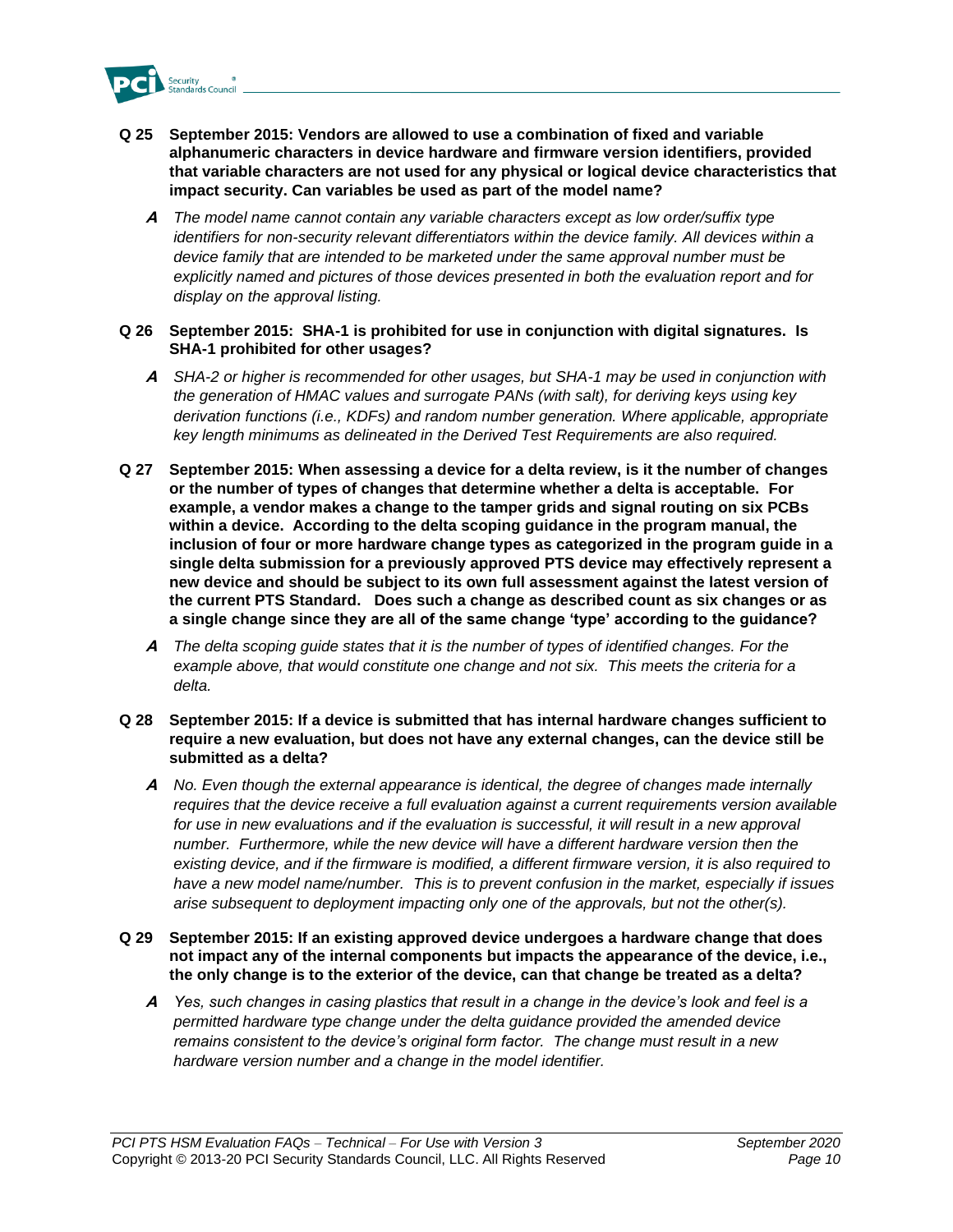

#### **Q 30 September 2015: Can an approved product change the entire operating system and the change is treated as a delta e.g., from a proprietary system to a Linux based system?**

**A** *In general, any change in firmware is permitted as a delta. However, completely changing the OS must be treated as a new evaluation. The change must also result in a new firmware version number and a change in the model identifier.*

#### **Q 31 September 2015: Can a device meet the PTS HSM requirements without having an active tamper response mechanism to zeroize secret and private keys during a penetration attack?**

**A** *No. Regardless of which modules of the PTS HSM standard the device is designed to comply with, penetration of the device must cause the automatic and immediate erasure of any secret and private keys such that it becomes infeasible to recover the keying material. Secret or private cryptographic keys that are never used to encrypt or decrypt data, or are not used for authentication are excluded from this requirement, as such keys would never be keys involved in protecting customer PINs or customer card data.*

#### **Q 32 September 2015: Vendors are allowed to make revisions to approved devices, provided the changes are evaluated by an approved lab. What limits are placed on the number and type of changes that are allowed?**

*A The large number of possible changes and their impacts cannot be determined in advance. Changes will be assessed on a case-by-case basis. Vendors should contact one of the recognized laboratories for guidance. Laboratories will consult with PCI on an as needed basis to determine if a change is too great to be addressed under the delta process. The laboratories will determine whether the change impacts security. In all cases, changes that impact security require an assessment that must be presented in the delta report. At a minimum, for a given change type, all requirements identified in the Delta Evaluations – Scoping Guidance of the PCI PIN Transaction Security Device Testing and Approval Program Guide must be assessed for security impact. A rationale must be presented in the delta report for each change that is determined to not have a security impact.*

#### **Q 33 September 2015: If the firmware is composed of independent blocks (e.g. bootloader, main firmware, kernel), how should the firmware version number be managed?**

- **A** *The displayed firmware version number must represent all firmware in the device.*
	- *If firmware blocks have independent version numbers then the version number display should include the version number of each firmware block.*
	- *If a single version number is used, then a documented process must be used to ensure the single version number is updated whenever changes are made to any of the firmware blocks in the device.*

#### **Q 34 October 2015: Are HSMs that provide for multiple 'virtualized' instances operating with different keysets within a single physical HSM permitted under the PCI HSM approval process?**

*A PCI does not aim to mandate or prevent any specific implementations or instantiations of HSM devices, but requires that any device that is to be advertised as PCI HSM approved meets the requirements outlined in the current version of the PCI HSM DTRs. Multiple 'virtualized' instances of HSMs are permitted, but must be confirmed to sufficiently mitigate attacks that aim to leak cryptographic information between such instances through both direct memory access, bypassing of hypervisor controls, and side channels such as cache timing or processor utilization.*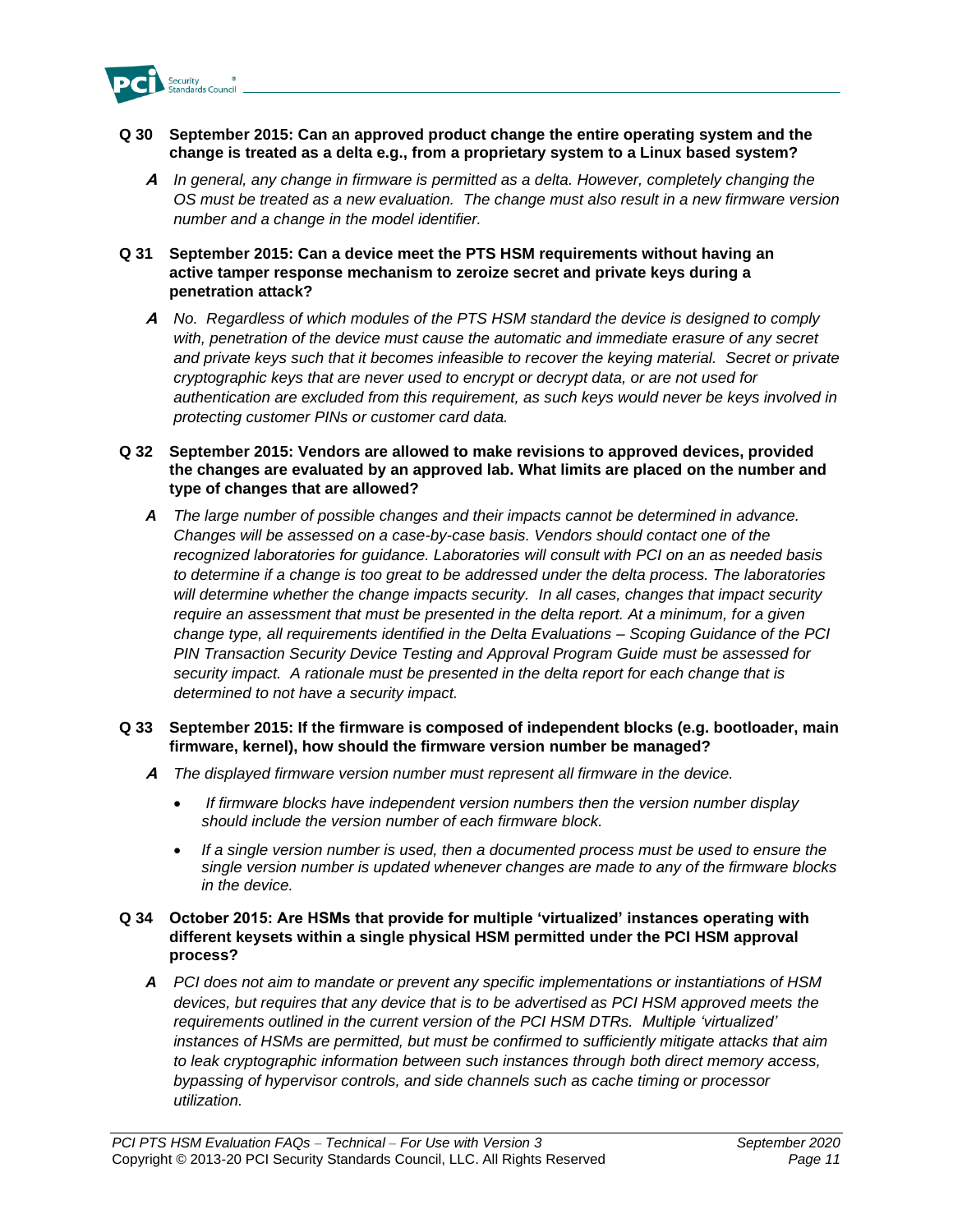

- **Q 35 June 2016: Some HSMs exist as standalone cards/components which are meant to be installed into a larger chassis/compound enclosure. Are there any special requirements which must be met for HSMs with this form factor?**
	- *A Yes. If an HSM is meant to be installed into a chassis/compound enclosure, a mechanism must be provided to validate the hardware and firmware version of the HSM. If this mechanism requires performing a procedure to retrieve this information (I.e., via a software library function call*), the procedure must only be able to so via a direct connection to the HSM module. *Alternatively, a digital signature process may be used whereby the identification information can be shown to chain back to a known vendor PKI signing key.*
- **Q 36 September 2016: The program manual states that hardware and firmware version number identifiers may consist of a combination of fixed and variable alphanumeric characters, whereby a lowercase "x" is used by PCI to designate all variable fields. The "x" represents fields that the vendor can change at any time to denote a different device configuration. Examples include: country usage code, customer code, communication interface, device color, etc. What are examples of options that cannot be addressed by use of a variable field, but must be addressed by a fixed character?**
	- *A Options that cannot be a variable character include those that directly pertain to meeting security requirements. Examples include remote administration, KLD, privacy shield, FIPS mode or PCI mode support. If wildcards are used, the specific configurations validated by the PTS Recognized Lab must be explicitly noted on the approval.*

*In addition, all wildcard options, both security and non-security relevant, must be clearly defined and documented as to the options available and their function in both the evaluation report and in the security policy.* 

#### **Q 37 February 2017: Vendors may make devices that are only intended to be sold and/or manufactured by other vendors. Can devices such as these be evaluated and listed, even though the original vendor may never directly sell these devices?**

*A Yes, these devices can be evaluated and listed as long as the following criteria is met:*

*The device must be fully capable of performing its intended functionality for the approval class it is evaluated against and can be sold as is as a fully functional product. This does not preclude the device requiring additional software such as payment applications, but the firmware of the device must meet all applicable requirements.*

*The device must have its own evaluation and product listing*

*Each of the 2nd vendors that use the device design and/or manufacture the device must have their own full evaluation (NOT A DELTA) and separate listing.*

*Devices that require additional hardware and/or firmware to operate (such as individual components) would not be allowed to be assessed. Those components must be integrated into a device design that meets the required PTS (HSM or POI) requirements.*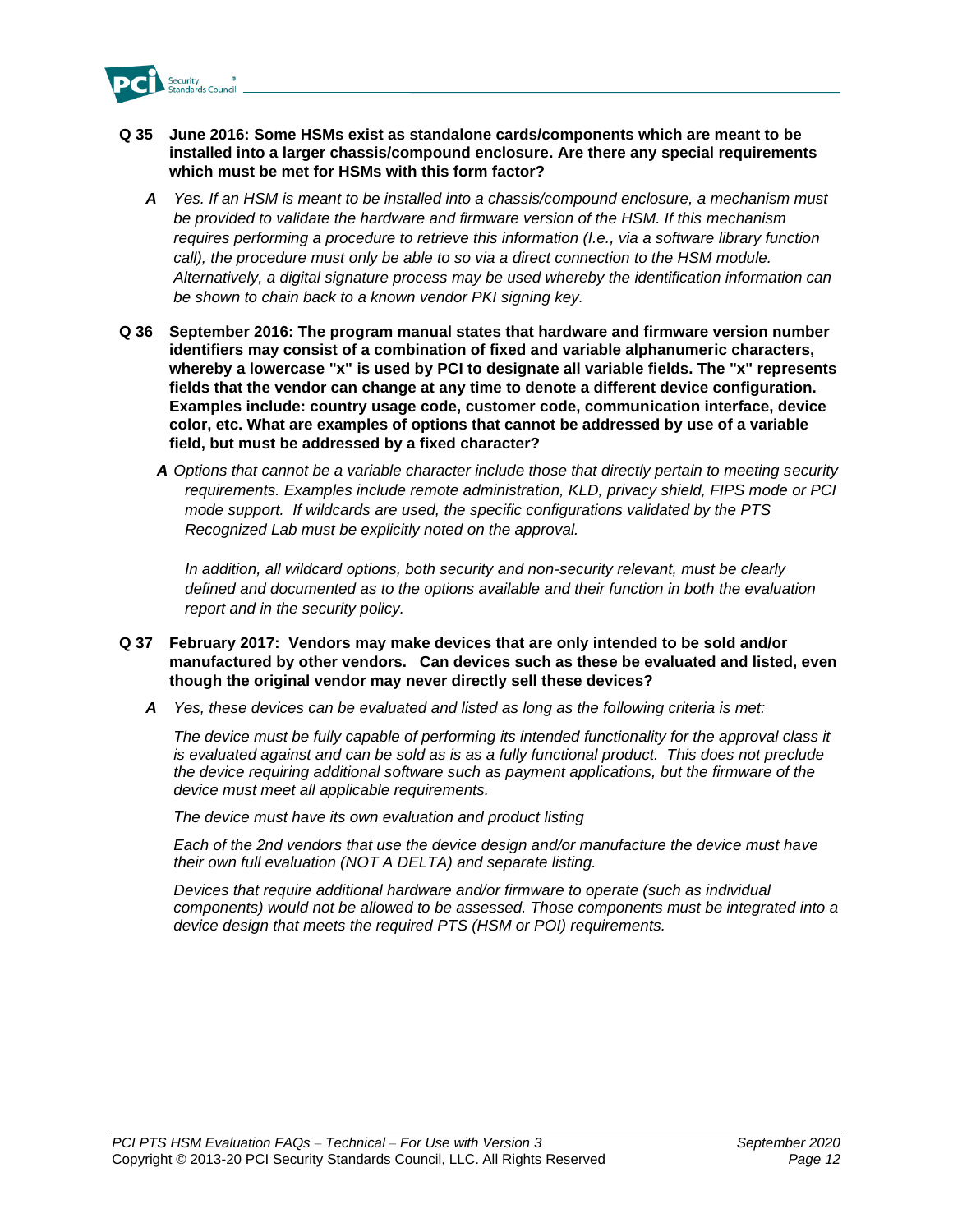

- **Q 38 November (update) 2018: Several requirements stipulate that if the device is restricted to deployment in Controlled Environments as defined in ISO 13491, then specific restrictions apply in the attack techniques that can be used. If the restrictions preclude any viable attacks for a specific requirement, how must that be presented in the evaluation report?**
	- *A The report must present attack scenarios as stipulated in the derived test requirements. These must be presented without the restrictions of the Controlled Environment with notation*  highlighting the steps that are not allowed per the controlled environment restrictions. The report *would indicate the attack is feasible if the device is not deployed in a Controlled Environment or a more robust Secure Environment.*

*The device will be noted under both 'Additional Information' and within the vendor security policy*  posted on the PCI website that the device is restricted to use within a Controlled or a Secure *Environment as defined in ISO 13491, and that usage outside of a Controlled or a Secure Environment invalidates the approval. HSMs that are PCI Approved for Controlled or Secure Environments shall not be used in Uncontrolled or Minimally controlled Environments.*

### <span id="page-12-0"></span>*HSM Requirement A1*

- **Q 39 September 2015: In the event of tamper, the device must become immediately inoperable and result in the automatic and immediate erasure of any secret information that may be stored in the device, such that it becomes infeasible to recover the secret information. Guidance notes provide that secret or private keys do not need to be zeroized if either or both of the following conditions exist:**
	- **If any of these keys are not zeroized, then other mechanisms must exist to disable the device, and these keys must be protected in accordance with Requirement A5.**
	- **The keys are never used to encrypt or decrypt data, or are not used for authentication.**

#### **Do any other conditions apply?**

- *A The keys (secret or private) are never used to encrypt or decrypt other keys. Keys that can be used to download other keys to make the device operable must either be zeroized or rendered inoperable for use in downloading new keys. E.g., both symmetric KEKs used for key loading using symmetric techniques and private keys associated with key loading using asymmetric techniques. The device must enforce that tampered devices require withdrawal from use for inspection, key reloading, and re-commissioning. It is not sufficient to rely upon procedural controls for this.*
- **Q 40 September 2015: A device uses a key that is randomly generated internally in the secure processor to protect other keys. This key is stored in the clear and protected within a register in the same secure processor. The secure processor resides within a secure area of the device. This key is used to encrypt other keys, which are stored encrypted outside the secure processor—e.g., in flash memory that also resides within the secure area of the device. Upon tamper, the device erases this internally generated key but leaves intact the other keys encrypted by this key, which can no longer be used because the device cannot decrypt them. Under A1, must the device also zeroize these encrypted keys upon tamper?**
	- *A The device need not zeroize these encrypted keys provided that they are encrypted using appropriate algorithms and key sizes as defined in Requirement B11.*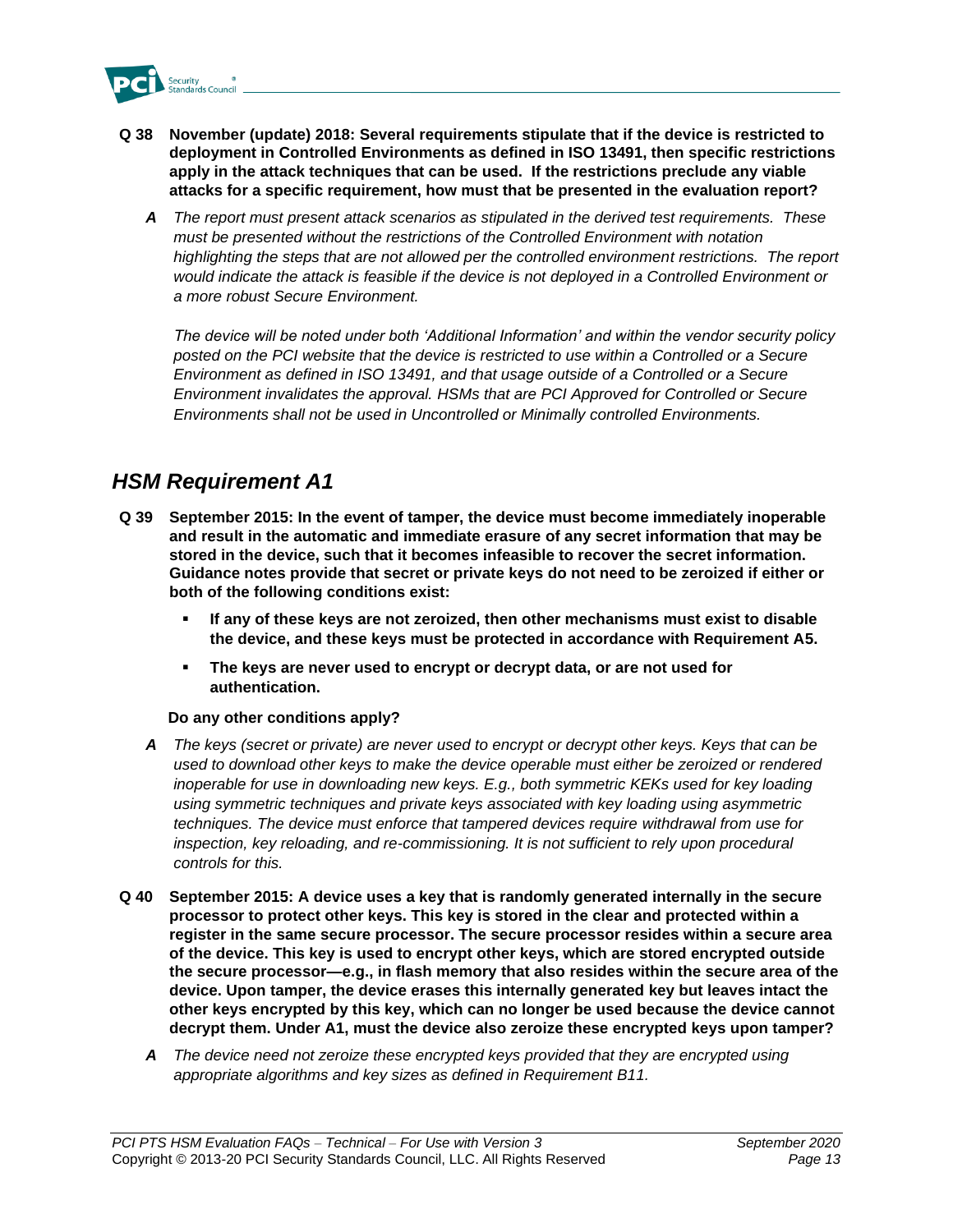

#### <span id="page-13-0"></span>**Q 1 September 2015: What standards and methods are used for measuring "electro-magnetic emissions"?**

**A** *Vendors should take into account that EM emissions can be a risk to PIN data, and should design to address this risk. There are many methods for shielding and minimizing EM emissions. The vendor must describe to the laboratory in writing how EM emissions are addressed by the device design. The laboratory will examine evidence provided by the vendor to determine if the evidence supports the vendor's assertion. Evidence can include the device itself, design documents, third-party test results and approvals. Testing will be performed as necessary.*

### <span id="page-13-1"></span>*HSM Requirement A5*

- **Q 1 September 2015: Does "The keys resident in the device,** *if determined***..." mean plain-text keys or does it include encrypted keys as well.** 
	- *A The requirement is referring to plain-text keys.*

### <span id="page-13-2"></span>*HSM Requirement B1*

- **Q 1 Does the device need to have an electronic audit record for power-up self-tests?**
	- **A** *Yes. The device must include an audit record showing the self-test execution and record the result.*
- **Q 2 September 2015: What is required to meet B1?** 
	- *A* The device must perform an internal self-test automatically at least once every day, in addition to at power-up. Firmware integrity tests may use techniques such as SHA-2 or equivalent. Authenticity testing must use cryptographic methods (MACs, digital signature or encryption). The hash must either be cryptographically protected using a key (e.g., HMAC-SHA-2) or physically protected equivalent to a secret key. LRC, CRC and other non-cryptographic methods and weak cryptographic methods (e.g., SHA-1, MD5) are not allowed as the primary mechanisms for either authentication or integrity checking.
- **Q 3 September 2015: Is it acceptable to perform a self-test after several minutes of inactivity rather than once every 24 hours?** 
	- **A** *Yes, as long as it is 24 hours or less. Note that the power-up self-tests are still required.*
- **Q 4 September 2015: B1 requires that firmware integrity and authenticity be tested every 24 hours. Some firmware, such as a boot block, is rarely executed. For such firmware, is it acceptable to perform an integrity and authenticity check prior to execution, rather than every 24 hours?** 
	- **A** *Yes, it is acceptable to test such firmware immediately prior to each execution rather than once every 24 hours. However, note that all firmware must additionally be checked as part of the selftest performed at startup.*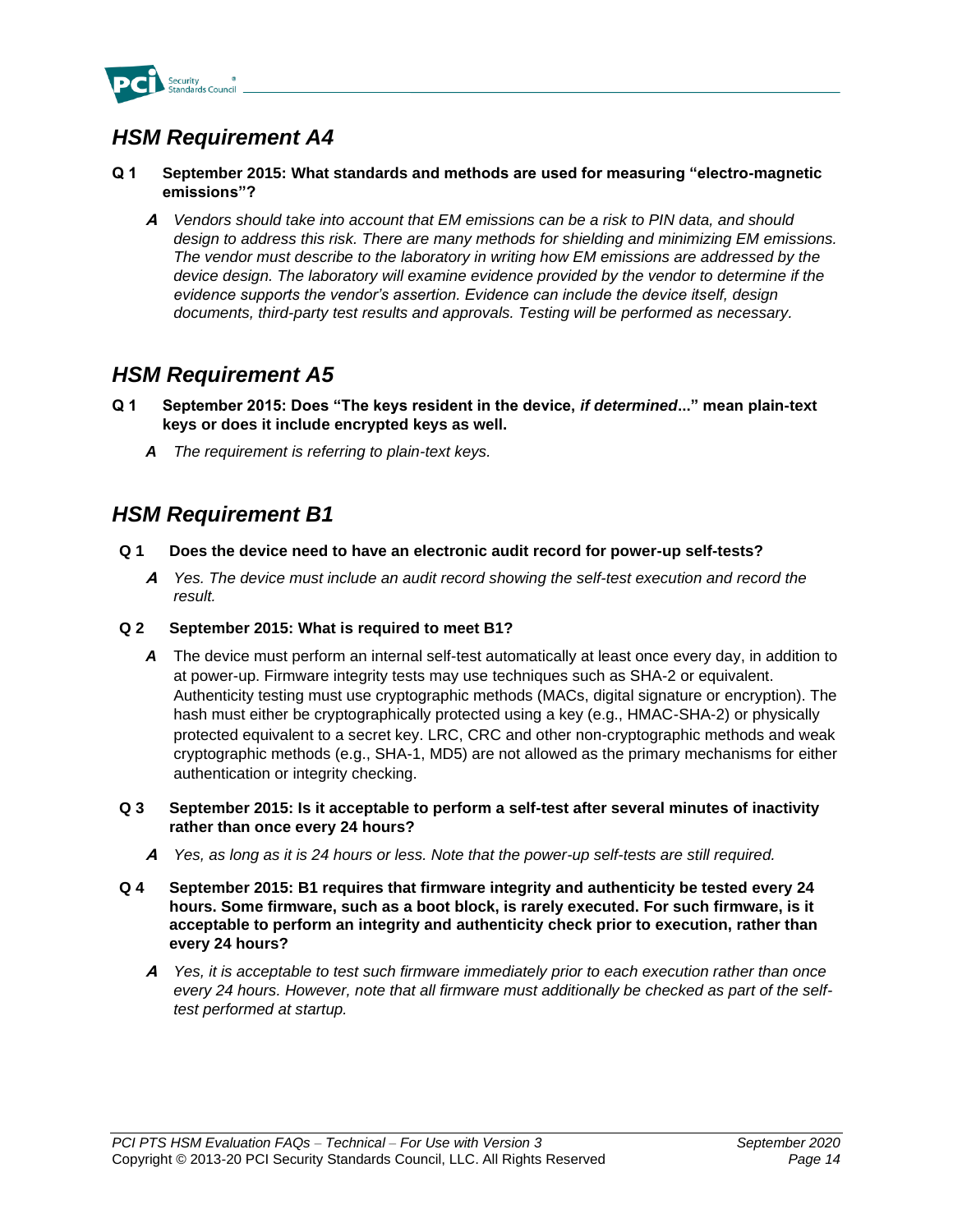

- <span id="page-14-0"></span>**Q 1 September 2015: The device's functionality must not be influenced by logical anomalies. This includes assessment of the device's interfaces and associated communication methods. What type of evidentiary matter should a vendor provide a lab to support this assessment?**
	- *A The vendor shall provide evidentiary matter providing details on internal testing including, but not limited to, the following:*
		- •*Source code reviews targeting specific relevant security–critical functionalities*
		- • *Vulnerability analysis; that includes gathering and considering evidence necessary to perform practical testing*
		- *Penetration testing to validate the robustness of the device to protect against feasible attacks by addressing known attack methods. For example (but not restricted to) fuzzing; using appropriate tools and techniques*
		- *Audits of relevant existing test evidence, which may be utilized where appropriate, by giving justifications for validity of evidence and test methodologies overall.*

*The laboratory shall determine the veracity of the material provided to determine the degree of reliance that may be placed upon the evidence, and where necessary, the laboratory shall extend the testing*

### <span id="page-14-1"></span>*HSM Requirement B3*

- **Q 1 September 2015: What is considered "firmware"? (OS, EPROM code, DLL's, parameter files, applications, kernel code)?** 
	- **A** *Firmware is considered to be any code within the device that provides security protections needed to comply with PCI HSM requirements. Other code that exists within the device that does not provide security, and cannot impact security, is not considered firmware under PCI HSM requirements.*
- **Q 2 September 2015: What methods are acceptable to "certify" firmware?** 
	- **A** *"Certify firmware" refers to self-certification. This requirement, in essence, requires the vendor to*  have implemented and to use internal quality control and change control systems. With these *systems in place, the vendor is in control of the code and can attest to the fact that the code is free of hidden or unauthorized functions by answering yes to B3.*
- **Q 3 September 2015: Many devices are designed so that third parties can create and load applications. Vendors often support this by providing third parties the tools needed to create and load applications. How can a vendor ensure that the application will not need to be controlled by the vendor?** 
	- **A** *If applications are not considered firmware, they do not need to be controlled by the vendor. The device design must prevent applications from impacting functions and features governed by the requirements. Examples of functions that must not be influenced by "non-firmware" applications*  include: key management (key selection, key authentication, key generation, key loading, etc.), *self-tests, time between PIN block encryptions, access to sensitive services, limits on sensitive services, firmware update and authentication, tamper response, etc.*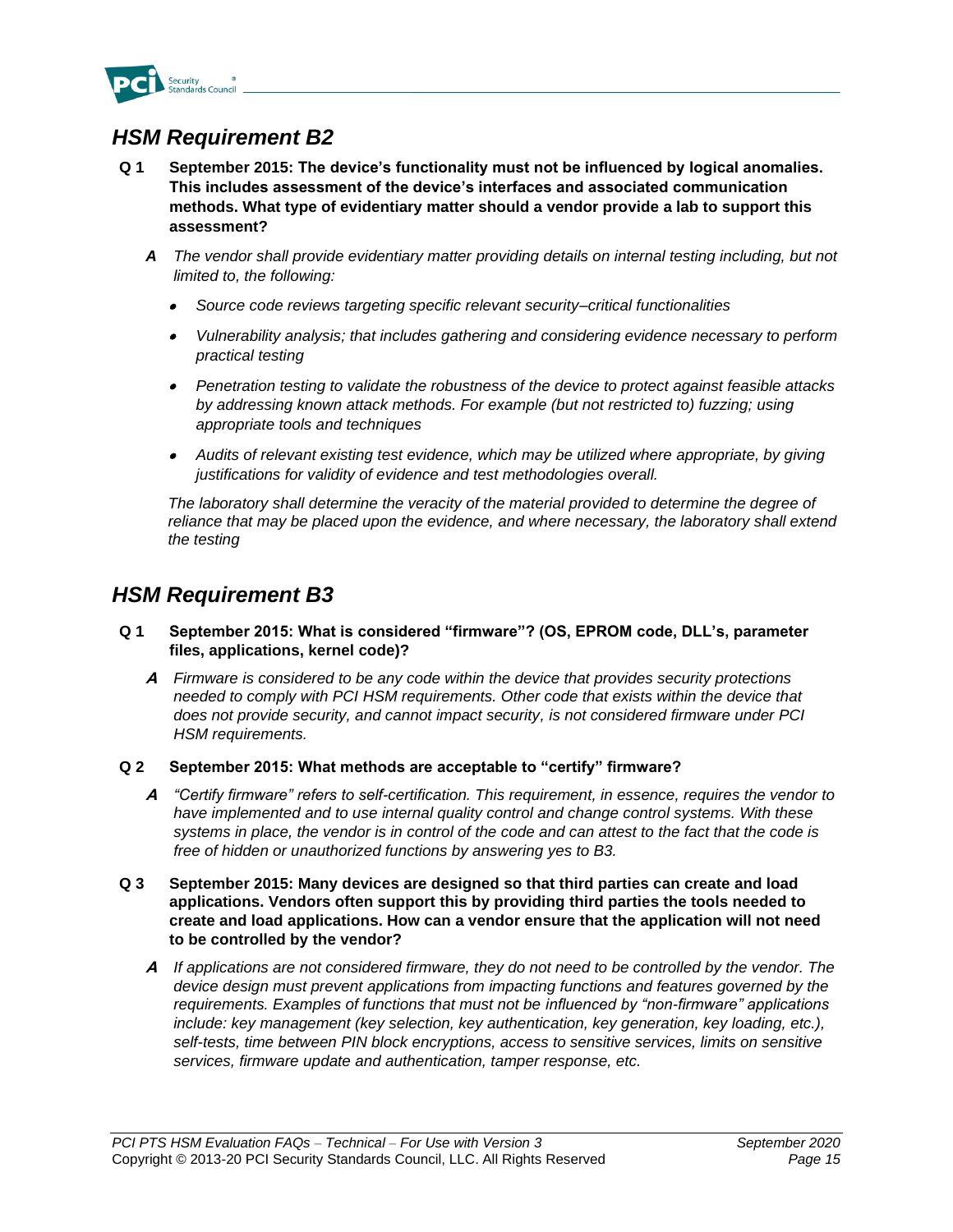

- <span id="page-15-0"></span>**Q 1 September 2015: What parties may possess keys used for the cryptographic authentication of firmware updates?**
	- **A** *The firmware is the responsibility of the device vendor, and as such the cryptographic keys that authenticate it within the device must be held solely by the vendor or their designated agent.*
- **Q 2 September 2015: Firmware updates must be cryptographically authenticated, and if the authentication fails, the update is rejected and deleted. Are there any circumstances where firmware can be updated without authentication?**
	- **A** *Some chipsets are not designed for firmware updates, but only to support firmware replacement. The deletion of the existing firmware and cryptographic keys during the replacement does not allow for the authentication of the new firmware to occur.*

*In such cases it is acceptable to update the firmware without authentication if the process requires that the device be returned to the vendor's facilities and results in the secure zeroization of all secret and private keys contained within the device.*

- **Q 3 September 2015: If a device supports firmware updates, the device must cryptographically authenticate the firmware, and if the firmware is not confirmed, the firmware update must be rejected and deleted. Can a device completely load new firmware before checking its authenticity and overwrite its primary copy of existing authenticated code if it retains a secure backup copy of the existing authenticated code?**
	- **A** *Yes, provided the following is true:*
		- The new code is cryptographically authenticated prior to execution.
		- If the new code fails authentication, the backup copy of code is cryptographically *authenticated, and if the backup copy is successfully authenticated, the device boots from the backup copy and the backup is then used to overwrite the new code that failed authentication.*
		- *If both firmware versions fail authentication, the device fails in a secure manner.*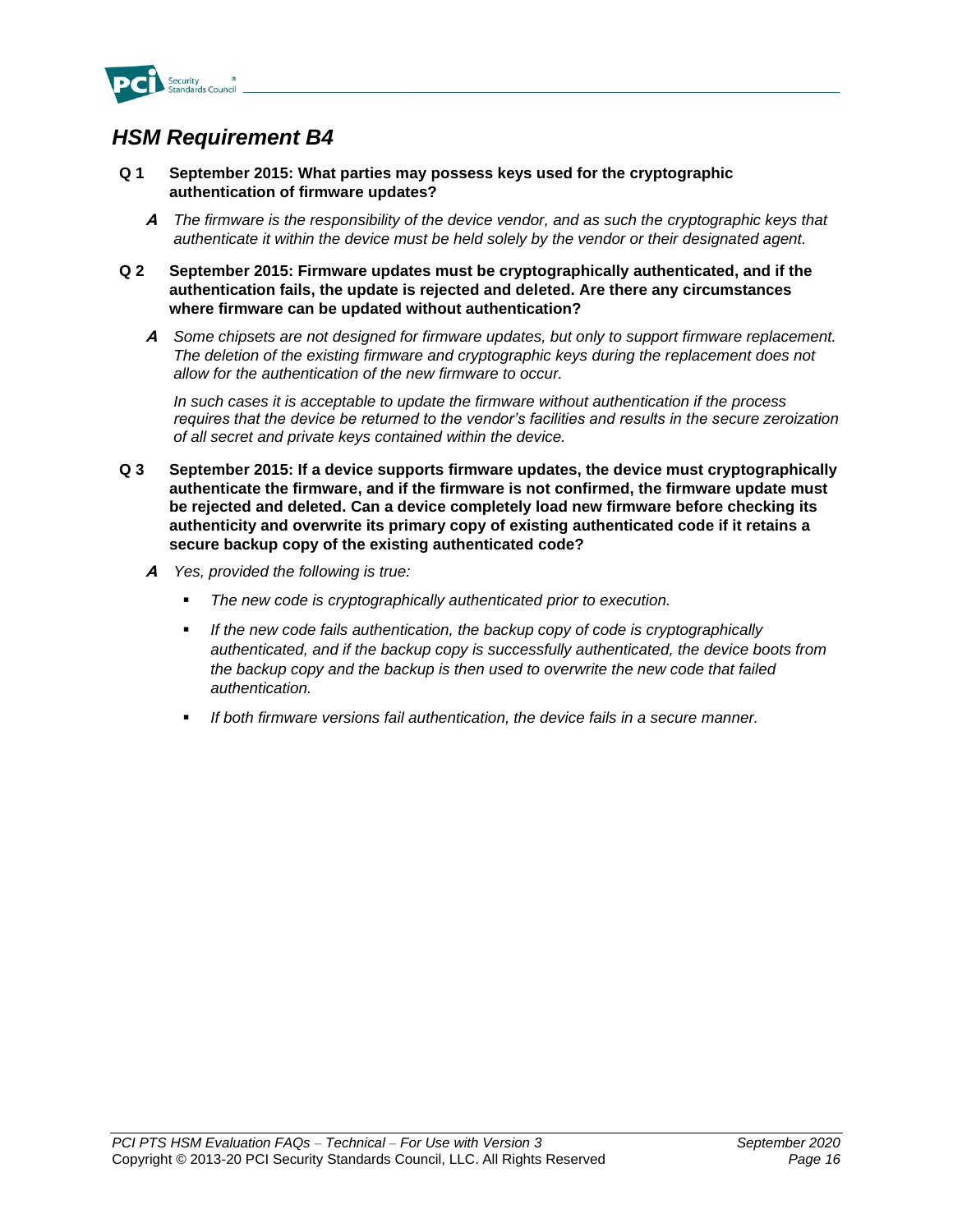

- <span id="page-16-0"></span>**Q 1 September 2015: Is it acceptable to XOR key components during key loading to satisfy the authentication requirements of B7?** 
	- The XOR of key components alone is not enough to constitute authentication. Some type of *authentication of the users that use the key loading function, or authentication of the keyloading command is required.*
- **Q 2 September 2015: For devices that require the use of authentication data to access sensitive functions, and the authentication data are static, can the authentication data be sent with the device?** 
	- *A The authentication data can be sent with the device only when the authentication data is in tamper-evident packaging, such as the use of PIN mailers. Otherwise separate communication channels must be used with pre-designated recipients.*
- **Q 3 September 2015: Plain-text secret or private keys and their components may be injected into a HSM using a key loader (which has to be some type of secure cryptographic device). Are there any restrictions on loading keys via this methodology?**
	- **A** *Yes, the loading of plain-text secret or private keys and their components using a key-loader device is restricted to a controlled environment.*
- **Q 4 September 2015: Devices may have functions for zeroizing secret and private keys in the device. Are these functions considered sensitive services that require authentication?**
	- **A** *Yes, the intentional zeroization of secret or private keys in a non-tamper event is the execution of functions that are not available during normal use. This requires authentication consistent with the implementations of other sensitive services, such as the use of PINs/passphrases. If implemented, the device must force the authentication values to be changed from default values upon configuration of the device. The authentication mechanism may optionally employ dual control techniques.*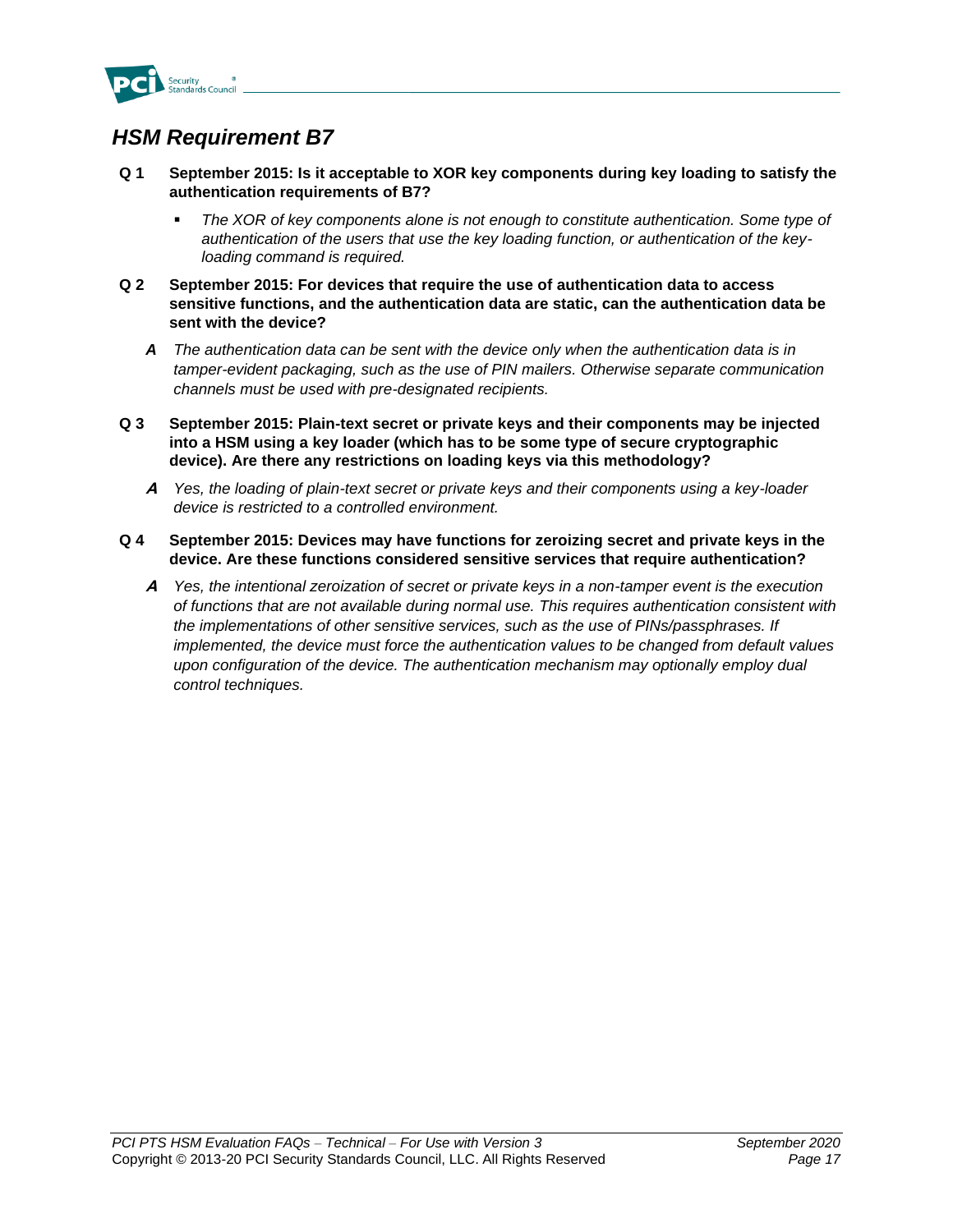

- <span id="page-17-0"></span>**Q 1 Are HSMs allowed to have keys that are not unique per device?**
	- **A** *Yes, but only for load balancing and disaster recovery purposes.*
- **Q 2 September 2015: Is it acceptable for a device to have the ability to use Master Keys as both key-encryption keys for session key and as fixed keys—i.e., the Master Key could be used to encrypt PIN blocks and to decrypt session keys?** 
	- **A** *No. A key must be used for one purpose only as mandated in ANSI X9.24 and ISO 11568.*
- **Q 3 September 2015: What PIN block formats are allowed?**
	- **A** *ISO 9564–1 PIN block formats 0, 1, 3 or 4 are acceptable for online transactions.*
- **Q 4 September 2015: Is it acceptable to use the same authentication technique for loading both cryptographic keys and firmware?**
	- **A** *The technique may be the same, but the secrets used for authentication must be different. Example: If RSA signatures are used, the RSA private key used to sign cryptographic keys for loading must be different from the private key used to sign firmware.*
- **Q 5 September 2015: Is it acceptable to use TDES ECB mode encryption for session keys when using the Master Key/session key technique?**
	- **A** *Yes. TDES ECB mode can be used to encrypt session keys.*
- **Q 6 September 2015: Is it acceptable to load double-length 128-bit TDES key components into a device in smaller bit-values (e.g., two 64-bit parts held by key custodian 1 and two 64-bit parts held by key custodian 2)?**
	- **A** *Yes, provided the 128-bit cryptographic TDES keys (and key components) are generated and managed as full double-length 128 bit TDES keys during their entire life cycle in accordance with ANSI X9.24 and ISO 11568.*

*For example, it would be acceptable to generate a full-length 128-bit TDES key component, but load it into the device as two 64-bit component halves.*

*It would not be acceptable to generate 64 bit keys or key components separately, and then concatenate them for use as a double length key after generation.*

*If key-check values are used to ensure key integrity, they must be calculated over the entire 128 bit key component or the resultant 128-bit key, but never on a portion of the key or key component. In addition, the resultant key inside the device must be recombined in accordance with PCI requirements and ANSI/ISO standards. Similarly for triple-length keys, the entire 192 bit key component or the resultant 192-bit key must be used to calculate the key-check values.*

#### **Q 7 September 2015: Under what conditions is it acceptable for a device to allow single component plain-text cryptographic keys to be loaded via a keypad?**

**A** *None. A device must not accept entry of single component plain-text cryptographic keys via a keypad. Full-length key components and encrypted keys may be loaded via a keypad if the requirements for sensitive functions are met.*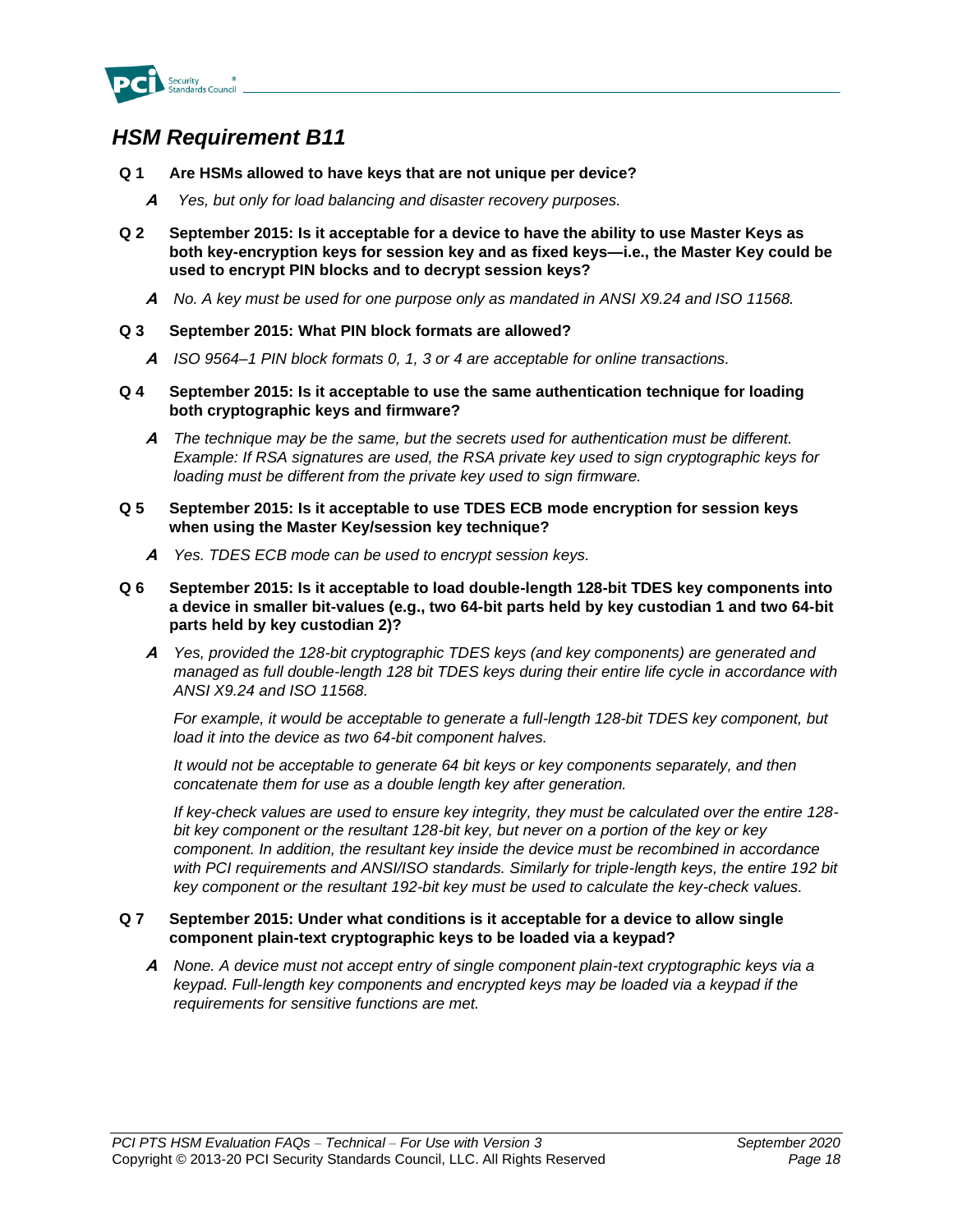

- **Q 8 September 2015: ISO 11568-2** *Symmetric ciphers, their key management and life cycle* **and ANSI X9.24-1 Retail Financial Services Symmetric Key Management Part 1: Using Symmetric Techniques stipulate that a key-encipherment key shall be at least of equal or greater strength than the key that it is protecting. What keys does this apply to in a device?**
	- **A** *This applies to any key-encipherment keys used for the protection of secret or private keys stored in the device or for keys used to encrypt any secret or private keys for loading or transport to the device. For purpose of this requirement, the following algorithms and keys sizes by row are considered equivalent.*

| <b>Algorithm</b>                      | <b>DES</b> | <b>RSA</b> | <b>Elliptic Curve</b> | <b>DSA</b> |
|---------------------------------------|------------|------------|-----------------------|------------|
| Minimum key size in<br>number of bits | 168        | 2048       | 224                   | 2048/224   |

*DES refers to non-parity bits. The RSA key size refers to the size of the modulus. The Elliptic Curve key size refers to the minimum order of the base point on the elliptic curve; this order should be slightly smaller than the field size. DSA for digital signatures, and Diffie-Hellman and MQV key agreement key sizes refer to the size of the modulus (p) and the minimum size of a large subgroup (q).* 

*AES keys, of 128 bits or larger are considered stronger than any of the aforementioned.*

*This does not apply to keys that are used for authentication purposes, such as keys used to validate firmware. The sizes of those keys must at minimum be as stipulated in B4. DES keys with an effective length of 112 bits may also be used, as long as they are not used to protect stronger keys, such as those stated above.*

- **Q 9 September 2015: Version 2 stipulates that the device must provide support for TR-31 or an equivalent methodology for maintaining the TDES key bundle. Under what circumstances does this apply?**
	- **A** *If the device supports the exchange of TDEA keys between itself and another device (e.g., a remote host) encrypted under a shared symmetric key, the device must provide support for TR-31 or an equivalent methodology for this key conveyance. This does not imply that the device must support TR-31 or an equivalent methodology between the device and an external ICC reader, but it optionally may do so. The device may also optionally support TR-31 or an equivalent methodology for the storage of keys encrypted under a symmetric key. Any equivalent method must include the cryptographic binding of the key-usage information to the key value using accepted methods. Any binding or unbinding of key-usage information from the key must take place within the secure cryptographic boundary of the device.*

#### **Q 10 September 2015: TR-31 defines three keys. A key block protection key (KBPK), a key block encryption key (KBEK) and a key block MAC key (KBMK). The KBPK is used to calculate the KBEK and the KBMK. Can the KBPK be used for any other purpose?**

- **A** *No, in order to meet the requirement that a key is used only for a single purpose as defined in ANSI X9.24, the key block protection key is only used to calculate the KBEK and the KBMK, and is not used for any other purpose. Only the KBPK is used to generate the KBEK and the KBMK key; no other key is used for this purpose.*
- **Q 11 September 2015: A device may support key-check values to validate the successful entry of symmetric key components and/or keys. Are there any restrictions on the use of keycheck values?**
	- **A** *Yes. Any returned values shall not exceed six hexadecimal characters and should be at least four hexadecimal characters in length.*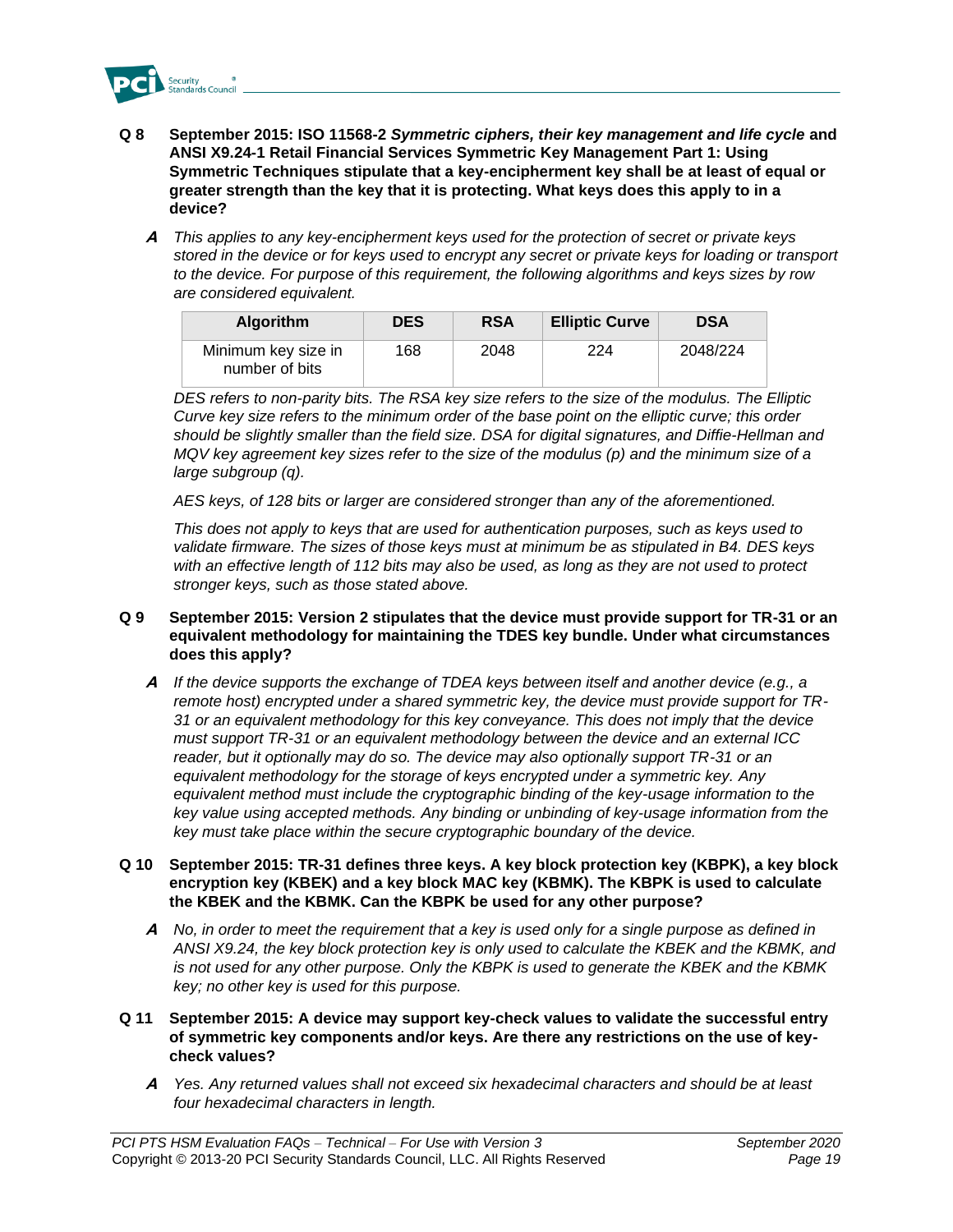

- **Q 12 September 2015: Requirement B11 stipulates that the device must support TR-31 or equivalent. Key blocks that support padding include a key length that allows the key to be distinguished from the pad characters. In TR-31, the key-length information and padding are encrypted along with the key itself by the KEK (termed the key block encryption key). Does this violate the requirement that a cryptographic key be only used for one purpose, e.g., key encipherment?**
	- **A** *No. For all TDEA modes of operation, the three cryptographic keys (K1, K2, K3) define a TDEA key bundle. The keys are used in three operations, such that they form the logical equivalent of one key. Keys used in conjunction with a key bundle cannot be unbundled for any purpose—i.e., must never be used separately for any other purpose. A key used to encrypt the key bundle may include in the encrypted portion of the key bundle the key-length information and padding as necessary to protect the integrity of the key bundle.*
- **Q 13 September 2015: The Guidance for DTR B11 states, "A device may include more than one compliant key-exchange and storage scheme. This does not imply that the device must enforce TR-31 or an equivalent scheme, but it must be capable of implementing such a scheme as a configuration option." If the use of TR-31 as the key-exchange mechanism is optional, must there be an explicit device configuration change to enable/disable TR-31 as the "active" key-exchange scheme?** 
	- **A** *Yes an explicit configuration change is required. The change is considered a sensitive service and must meet the requirements of B7, protection of sensitive services.*
- **Q 14 September 2015: Are there any restrictions on how the master key is loaded into the device?**
	- **A** *The initial master key (MK) must be loaded to the device using either asymmetric key-loading techniques or manual techniques—e.g., a keypad, IC cards, key-loading device, etc. Subsequent loading of the master key may use asymmetric techniques, manual techniques, selfgeneration, etc. Keys are not allowed to be reloaded by any methodology in the event of a compromised device, which must be withdrawn from use.*
- **Q 15 May (update) 2018: Can secret keys or their components be used for other purposes such as passwords/authentication codes to enable the use of sensitive services?**
	- **A** *No. The use of secret keys or their components for other purposes violates the requirement that keys be used for their sole intended purpose, e.g., key encipherment or PIN encipherment, etc.*
- **Q 16 September 2015: The PCI PIN Security Requirements stipulate that any cryptographic device used in connection with the acquisition of PIN data that is removed from service must have all keys stored within the device destroyed that have been used (or potentially could be) for any cryptographic purpose. If necessary to comply with the above, the device must be physically destroyed so that it cannot be placed into service again, or allow the disclosure of any secret data or keys. Does this apply only to symmetric keys?**
	- *A No, this applies to any secret or private key used by the device for PIN encipherment, firmware validation, display prompt control or the protection of any of those same keys during loading to the device or storage within the device, including private keys used in connection with remote key distribution using asymmetric techniques. This requirement applies to both vendor and acquirer-originated or controlled keys. This does not include public keys present or used by the device.*

*The vendor must provide decommissioning instructions and associated mechanisms for rendering all such keys non-recoverable to an adversary that are verifiable by the evaluation laboratory. These techniques include, but are not limited to:*

• *Specific menu commands to zeroize stored keys*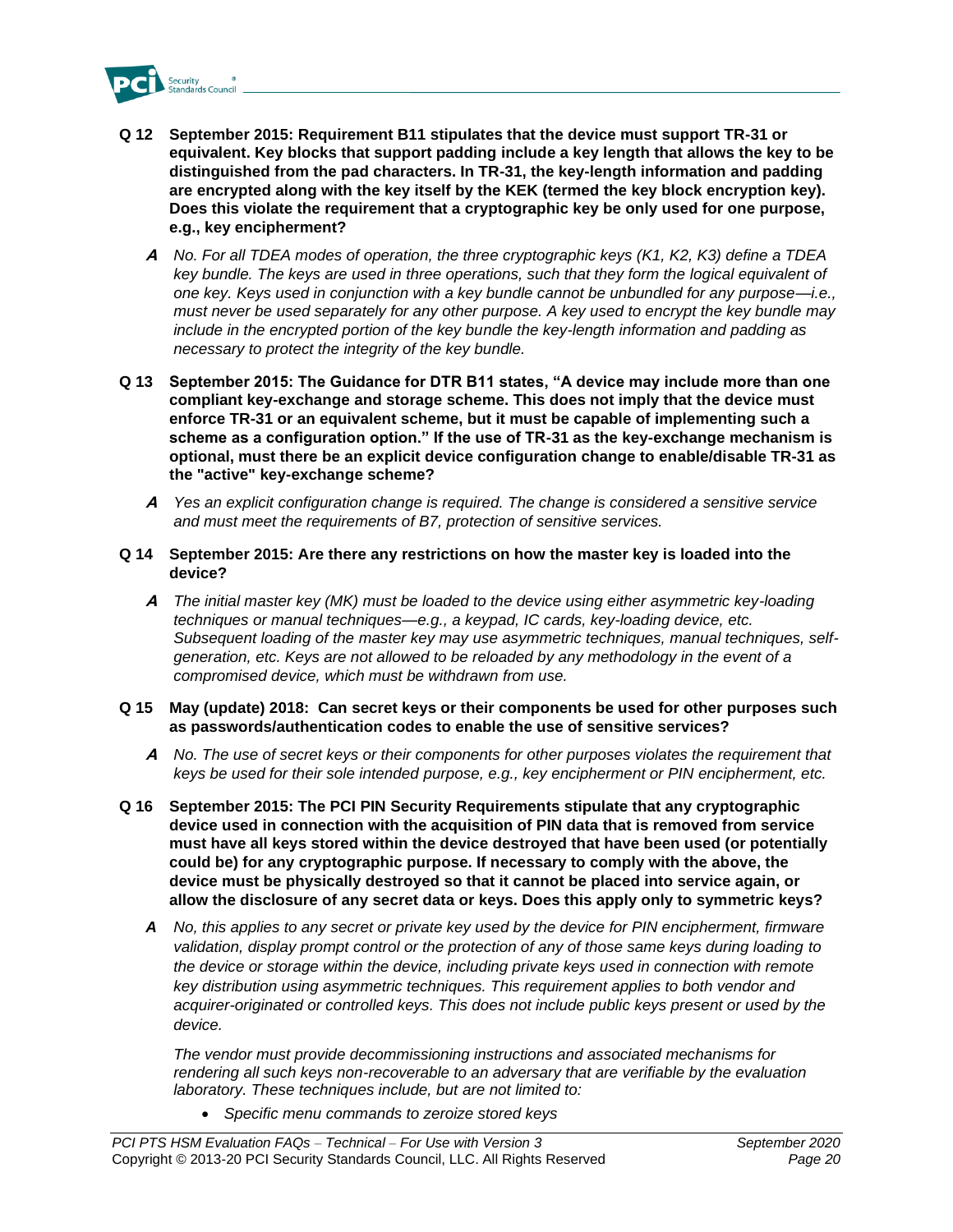

- *Inducement of a tamper event to zeroize those keys*
- *Encryption by a key of equal or greater strength that is itself zeroized, i.e., only cryptograms of the protected keys are recoverable.*
- **Q 17 September 2020: PIN Security Requirement 18-3 requires the implementation of key blocks. Interoperable methods include those defined in ASC X9 TR-31 and ISO 20038. The requirement also allows for any equivalent method whereby the equivalent method includes the cryptographic binding of the key-usage information to the key value using accepted methods. How are equivalent methods determined?**
	- **A** *Equivalent methods must be subject to an independent expert review and said review is publicly available for peer review:*
		- The review by the independent expert must include proof that in the equivalent method the *encrypted key and its attributes in the Key Block have integrity protection such that it is computationally infeasible for the key to be used if the key or its attributes have been modified. Modification includes, but is not limited to:*
			- o *Changing or replacing any bit(s) in the attributes or encrypted key*
			- o *Interchanging any bits of the protected Key Block with bits from another part of the block*
		- *The independent expert must be qualified via a combination of education, training and experience in cryptology to provide objective technical evaluations that are independent of any ties to vendors and special interests. Independent expert is further defined below.*
		- *The PTS laboratory will validate that any device vendors implementing this methodology have done so following all guidelines of said evaluation and peer review, including any recommendations for associated key management.*

*An Independent Expert possesses the following qualifications:*

- *Holds one or more professional credentials applicable to the field, e.g., doctoral-level qualifications in a relevant discipline or government certification in cryptography by an authoritative body (e.g., NSA, CES, or GCHQ) and*
- *Has ten or more years of experience in the relevant subject and*
- Subscribes to an ethical code of conduct and would be subject to an ethics compliance *process if warranted and.* 
	- o *Has published at least two articles in peer-reviewed publications on the relevant subject or*
	- o *Is recognized by his/her peers in the field (e.g., awarded the Fellow or Distinguished Fellow or similar professional recognition by an appropriate body, e.g., ACM, BCS, IEEE, IET, IACR).*

*Independence requires that the entity is not subject to control, restriction, modification, or limitation from a given outside source. Specifically, independence requires that a person, firm or corporation who holds itself out for employment as a cryptologist or similar expert to more than one client company is not a regular employee of that company, does not work exclusively for one company and where paid, is paid in each case assigned for time consumed and expenses incurred.*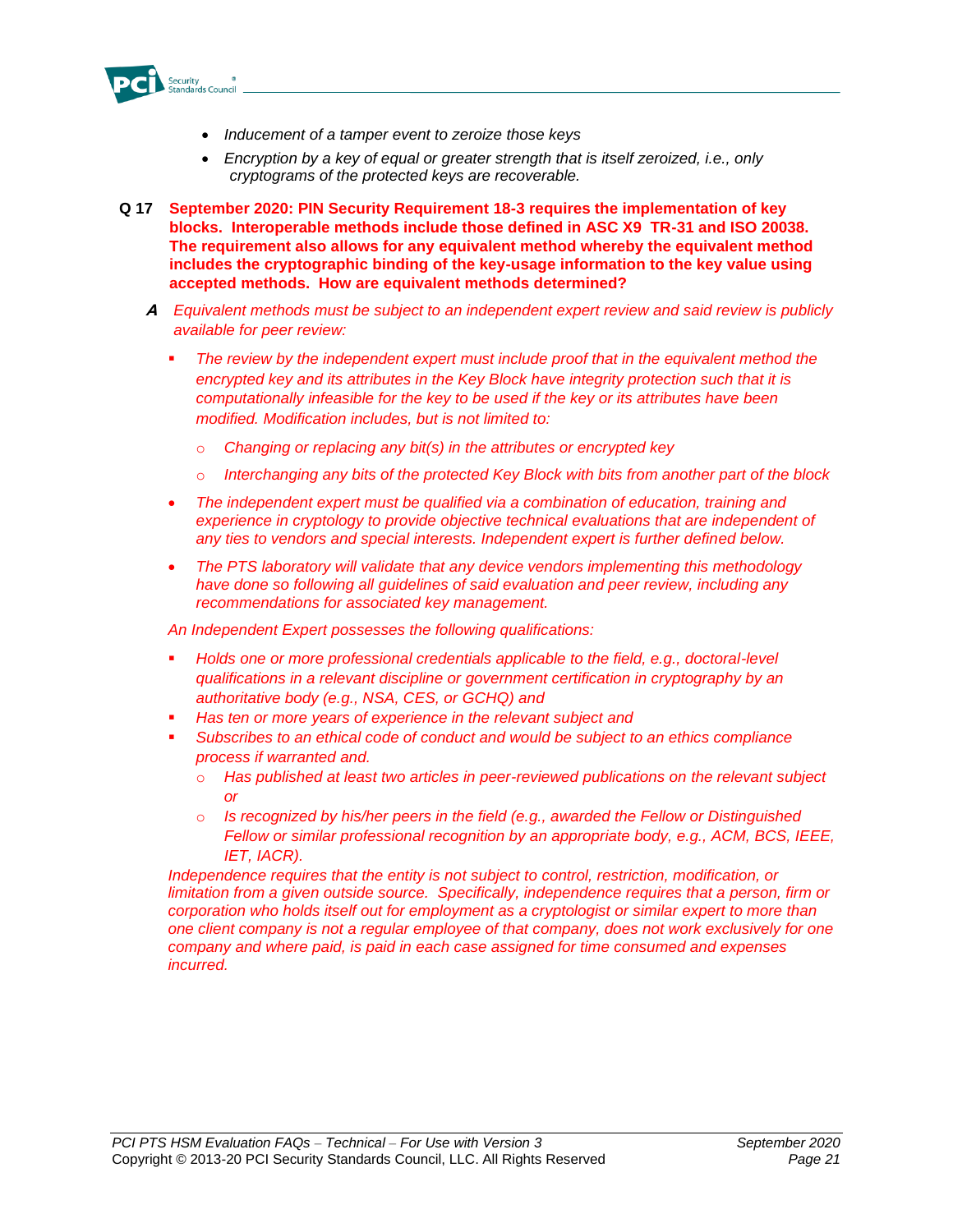

- **Q 18 September 2020: Devices must support the ANSI TR-31 key-derivation methodology for TDES keys, and for AES keys must support either the TR-31 methodology or the ISO 20038 methodology. In either case, equivalent methods can be used where subject to an independent expert review and said review is publicly available as described. What characteristics enforced in TR-31 and ISO 20038 must be considered in determining equivalence?** 
	- **A** *"Equivalency" must be demonstrated in the context of security proofs. The equivalent method must provably accomplish the functions of key integrity, restricting key usage, preventing key reuse, and the secrecy of keys. Specifically, an equivalent key block scheme must minimally offer the following properties:*
		- a) *It must prevent the loading of PIN, MAC, and/or Data keys - or any keys used to manage these within the key hierarchy - from being used for another purpose. IPEK, KEKs, and derivation keys must be uniquely identified where supported.*
		- b) *It must prevent the determination of key length for variable length keys.*
		- c) *It must ensure that the key can only be used for a specific algorithm (such as TDES or AES, but not both).*
		- d) *It must ensure a modified key or key block can be rejected prior to use, regardless of the utility of the key after modification. Modification includes changing any bits of the key, as well as the reordering or manipulation of individual single DES keys within a TDES key block.*
		- e) *Where different key block formats are supported, with some providing the above protections and some not, it must be humanly readable from the key block prior to loading/use which format is implemented. E.g., by looking at the commands sent to the device.*
		- f) *It must support all symmetric algorithms implemented by the device(s) that are to use the key blocks.*
		- g) *Where asymmetric algorithms are supported, the algorithm type, padding and signature formats must be identified in the key block.*
		- h) *It must use NIST approved modes of operation, with separate keys used for confidentially and authenticity. Any keys used must not be related in a reversible way.*

*The equivalent block may optionally support other characteristics such as:* 

- *i. A key version number that prevents the use of older or expired keys.*
- *ii. Support for key 'direction' (uni-directional keys) so that a MAC key may be identified as 'verify only', or a data key as 'encrypt only'.*
- *iii. Support for key purposes other than PIN, MAC, and Data.*
- *iv.* Support for both TDES and AES (where devices implementing the key blocks only *support one of these algorithms – transitional only – new devices must support AES).*
- *v. To implement confidentiality controls over any key metadata other than the key length.*
- *vi. Support for asymmetric algorithms.*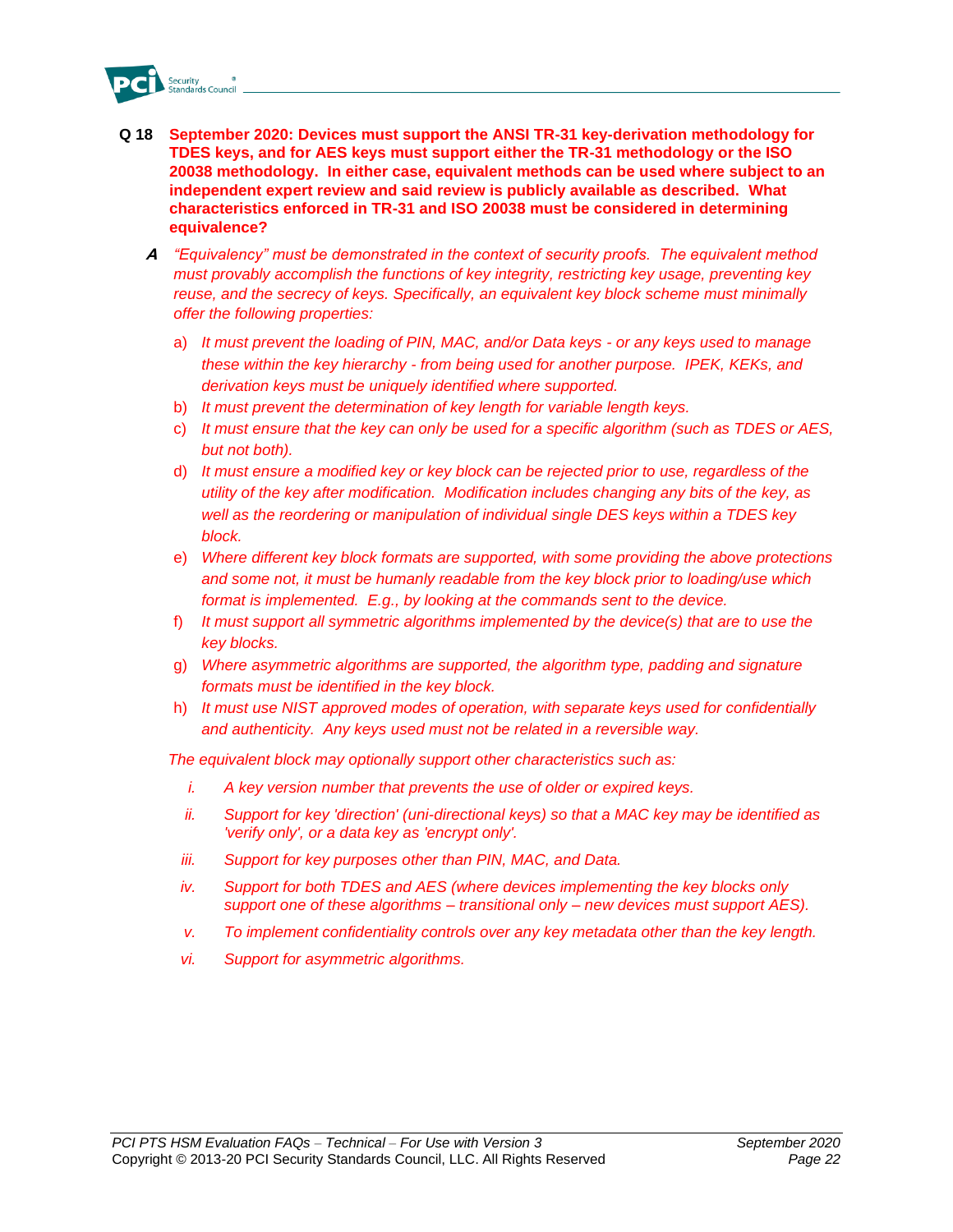

- **Q 19 September 2020: HSMs are required to support key blocks using the ASC X9 TR-31 keyderivation methodology for TDES keys, and for AES keys must support either the TR-31 methodology and/or the ISO 20038 methodology. TR-31 and ISO 20038 are methods to package keys (the key blocks) for conveyance or storage, but they use symmetric mechanisms for that and for key conveyance require a symmetric key exchange key that is pre-shared for use as the key block protection key. Where a symmetric key is not previously established with a POI device for remote key distribution, and asymmetric methods will be used, is it required to support a key block methodology?**
	- *A Yes. A method such as ASC X9 TR 34: Interoperable Method for Distribution of Symmetric Keys using Asymmetric Techniques: Part 1 – Using Factoring-Based Public Key Cryptography Unilateral Key Transport must be used. Under TR-34, similar to TR-31 and ISO 20038, the Key Block consists of three parts:*
		- *The Key Block Header (KBH) which contains attribute information about the Key and the Key Block*
		- *The confidential data that is being exchanged/stored*
		- *The Key Block Binding Method*

*However, TR-34 uses asymmetric methods for the Key Block Binding Method, instead of the symmetric methods used in TR-31 or ISO 20038 which require that a symmetric key was previously exchanged between the POI device and the KDH.*

### <span id="page-22-0"></span>*HSM Requirement B13*

- **Q 1 September 2015: Is it acceptable for a PIN-encryption key to be used as a key-encrypting key, or for a key-encrypting key to be used as a PIN-encrypting key?** 
	- **A** *No. A key must be used for one purpose only as mandated by ANSI X9.24 and ISO 11568-3.*
- **Q 2 September 2015: Can a device use a key-encrypting key to encrypt or decrypt key-tag information along with a key?**
	- **A** *Yes, associated key-tag information such as the algorithm, key expiration, usage, or key MAC may be encrypted or decrypted along with the key using a key-encrypting key. The key and its tag are bound together using a chaining mode of encipherment as defined in IS0 10116.*

### <span id="page-22-1"></span>*HSM Requirement B15*

- **Q 1 May 2019: ISO 9564-1 stipulates various criteria for translations between PIN block formats. The HSM Derived Test Requirements illustrates in TB15.3 restrictions on translations between PIN block formats that are applicable when the HSM does not enforce unique-key-per-transaction encryption for the resulting PIN block. Do any other restrictions apply?**
	- **A** *Yes. The following restrictions on translations between PIN block formats must be enforced regardless of the key management methodology used:*
		- • *Only ISO formats 0, 3 and 4 shall be supported in calculating values used for PIN verification that are derived from the PIN and PAN, e.g. PIN offsets and PIN verification values (PVV).*
		- *For ISO formats 0 and 3, when calculating values derived from the PIN and PAN, if the portion of the account number enciphered in the input encrypted PIN block does not agree with the input PAN, the calculated value shall not be returned except in the following case: where the introduction of a new PAN is required to support account number changes for card*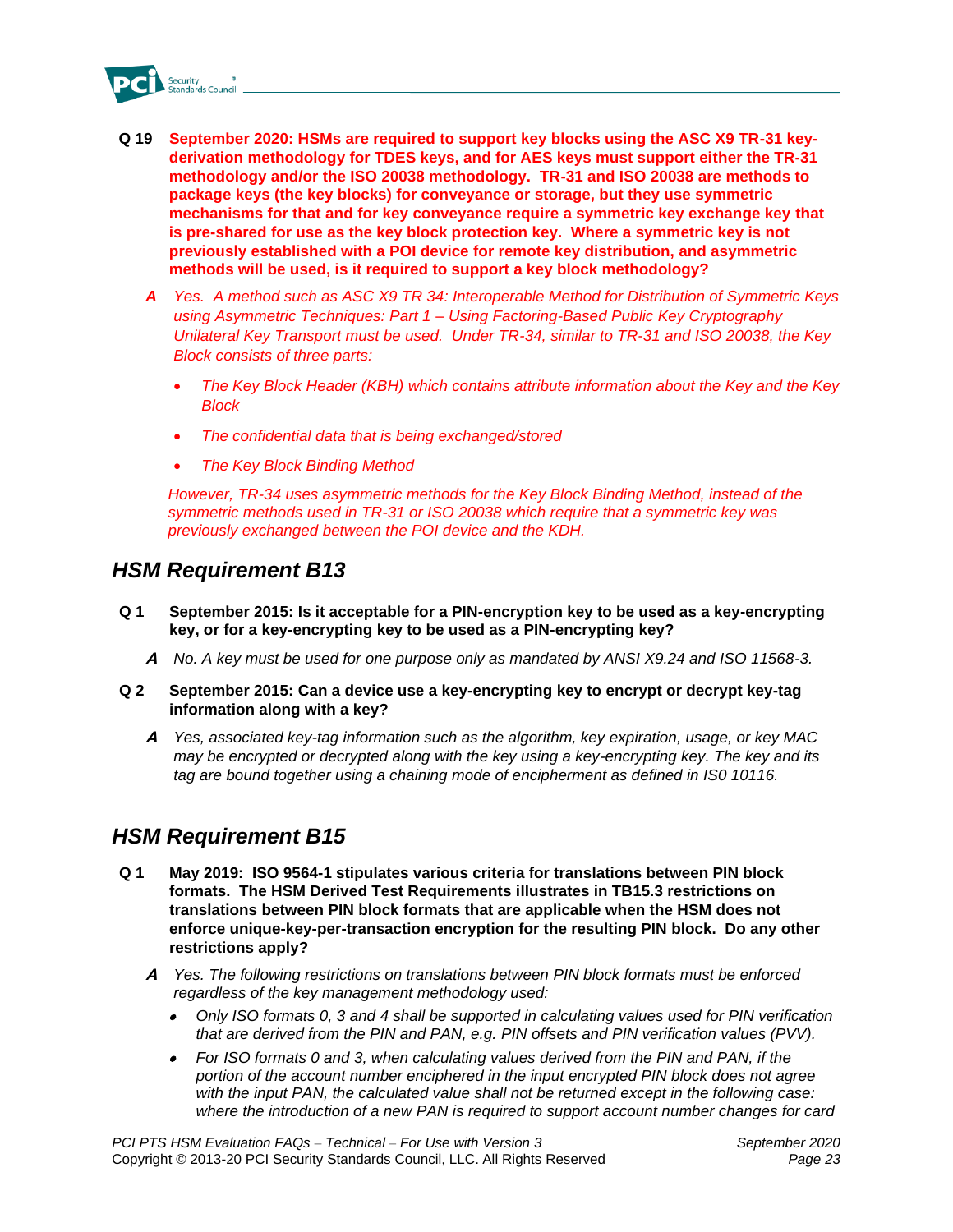

*issuance, support for change of PAN during calculation of the derived value shall be provided only while the host security modules are in a sensitive state and under dual control.*

- • *For ISO format 4, when calculating values (such as PVVs or offsets) derived from the PIN and PAN, if PAN 1 used for the derivation of the calculated value does not agree with PAN 2 used in the plain text PAN field, the calculated value shall not be returned except in the*  following case: where the introduction of a new PAN is required to support account number *changes for card issuance, support for change of PAN during calculation of the derived value shall be provided only while the host security modules are in a sensitive state and under dual control*
- • *No integrity checks shall be performed on the PIN digits themselves. If integrity checks are performed on the deciphered PIN field, then they shall only be performed on the first byte of that field (control field and PIN length field) and the fill digits.*

### <span id="page-23-0"></span>*HSM Requirement B18*

- **Q 1 September 2015: The operating system of the device must contain only necessary components and must be configured securely and run with least privilege. What is considered an "operating system" for PCI purposes?** 
	- **A** *In the scope of PCI PTS, any underlying software providing services for code running in the device is considered part of the operating system. Examples of such services include: system initialization and boot, hardware abstraction layers, memory management, multitasking, synchronization primitives, file systems, device drivers and networking stacks. Services that provide security or may impact security are, in addition, considered firmware. Operating systems may range from hardware abstraction layer libraries and embedded microkernels, to complex multi-user operating systems.*

### <span id="page-23-1"></span>*HSM Requirement B20*

**Q 1 February 2020: Can an HSM operating in PCI-mode support known weak cryptographic algorithms/key sizes not otherwise allowable when used for EMV card personalization?** 

*Yes, when used for EMV card personalization an HSM when operating in PCI mode may support:* 

- *SHA-1*
- *RSA keys less than 2048*

*This must result in a distinct firmware version and any other usage beyond card personalization invalidates the approval.*

*All other usage must meet the requirements for minimum key sizes and parameters for algorithm(s) that are stipulated in Appendix D of the PCI HSM Derived Test Requirements, the usage of SHA-2 or higher for a hashing algorithm and only recognized format-preserving Feistelbased Encryption Modes (FFX), if FPE is supported*

### <span id="page-23-2"></span>*HSM Requirement C1*

- **Q 1 ISO 9564 and requirement C1 require that the HSM's security policy enforce the prohibition of the translation of PIN block formats from ISO format 0 to IS0 format 1. Are there any circumstances where it is permitted that HSMs allow the translation of PIN blocks from ISO format 0 to ISO format 1?**
	- **A** *Yes, if a unique session key is used for every ISO format 1 PIN block, and the key uniqueness is guaranteed by the functionality of the HSM and is not reliant upon APIs exercised by the host application.*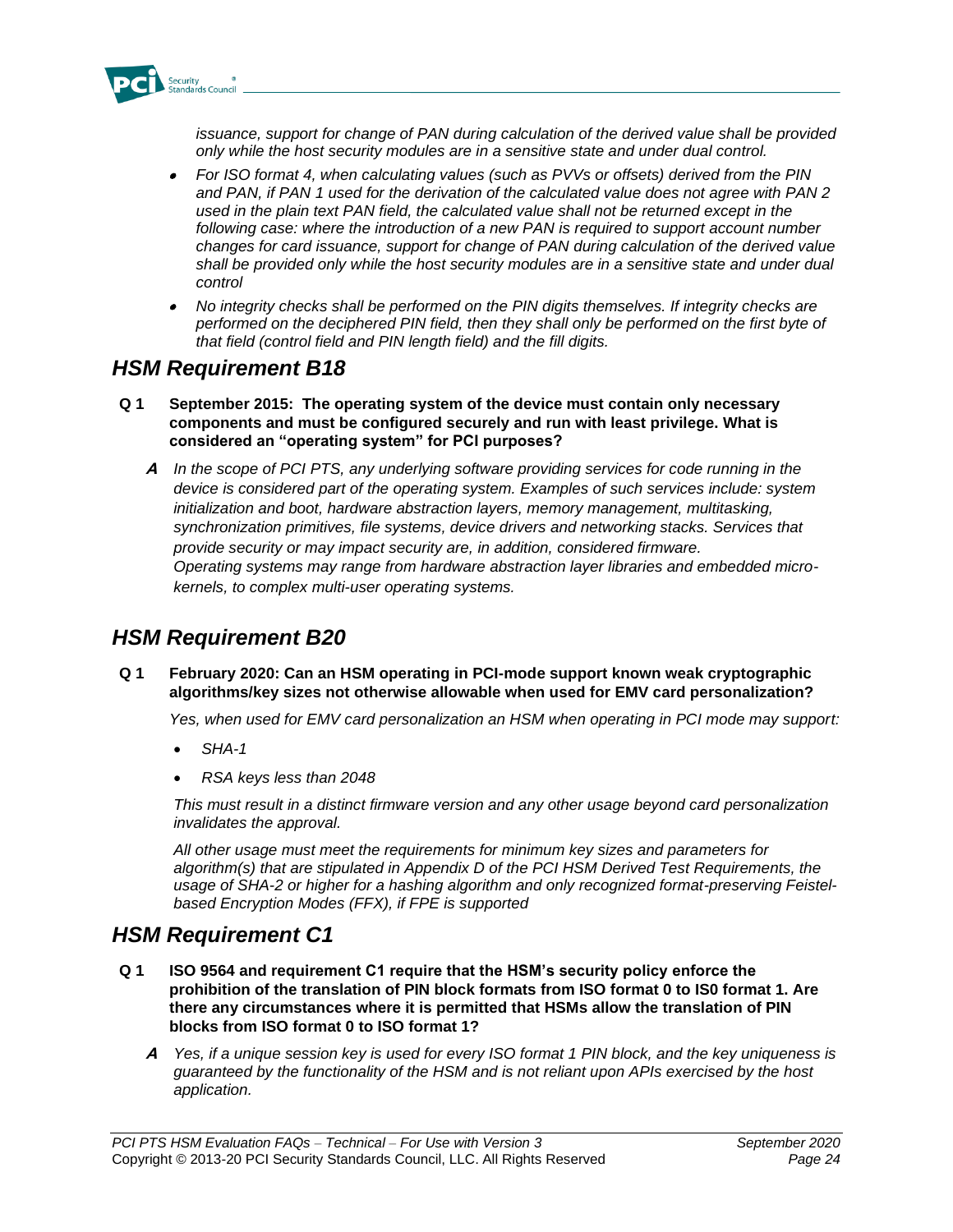

#### **Q 2 September (update) 2015: Are HSMs allowed to support non-ISO PIN block formats and non-ISO algorithms?**

**A** *Yes; however, the HSM must provide functionality to enforce a policy that meets the following:*

*"The tester shall examine the security policy and other relevant documentation submitted by the vendor to verify that the security policy can be implemented to support the following configuration and that implementation is easily identifiable in reviewing system settings.* 

- *ISO formats 0, 1, 2, 3 and 4 cannot be translated into any non-ISO format.*
- *Format 2 PIN blocks shall be constrained to offline PIN verification and PIN change operations in ICC environments only.*
- *Translation of PIN block formats that include the PAN, to PIN block formats that do not include the PAN, shall not be supported. In particular, ISO PIN-block formats 0, 3, and 4 are not translated into any PIN-block formats other than 0, 3, or 4*
- *PIN-block translations from ISO format 0, 3, or 4 to any of ISO format 0, 3, or 4 do not support a change in PAN. This translation restriction is not applicable to surrogate PANs used in tokenization implementations.*
- *If ISO format 1 is translated to ISO format 0, 3, or 4, it is not translated back to ISO format 1.*

*In addition, the vendor must provide the rationale for the use of any other algorithms used.*

#### **Q 3 May (update) 2018: Is the device allowed to share PCI relevant keys and passwords/authentication codes between PCI approved mode of operation and non-PCI approved mode of operation?**

**A** *No. The device must either enforce separation of all PCI relevant keys and passwords/authentication codes between the two modes or the device must zeroize all PCI relevant keys and passwords/authentication codes when switching between modes except as follows.*

*If the device includes an internally generated hardware key, for example inside a secure microcontroller that can't be updated or output, it does not need to be zeroized and may be shared between the two modes if its only use is for internal storage protection.*

#### **Q 4 September 2015: Is there any impact on the device's approval if the laboratory evaluated security policy is changed by the vendor?**

**A** *The content of the security policy is part of the evaluation of a device by the laboratory and is an integral input upon which the approval of a device is based. Deployers rely on the security policy in order to ensure that they do not breach the conditions of a device's approval. Any change to the security policy which impacts on the security requirements of the device must be evaluated in order for the device to remain approved. Additionally, any change to the functionality offered by the device impacting information required to be contained in the security policy must be reflected in an update to the listed security policy document.* 

*Depending on the nature of the changes, this may be reflected in updates (e.g., appendices) to an existing security policy, or as additional security policies posted to the website. In all cases, all approved product versions must be addressed in security policies posted to the PCI website.*